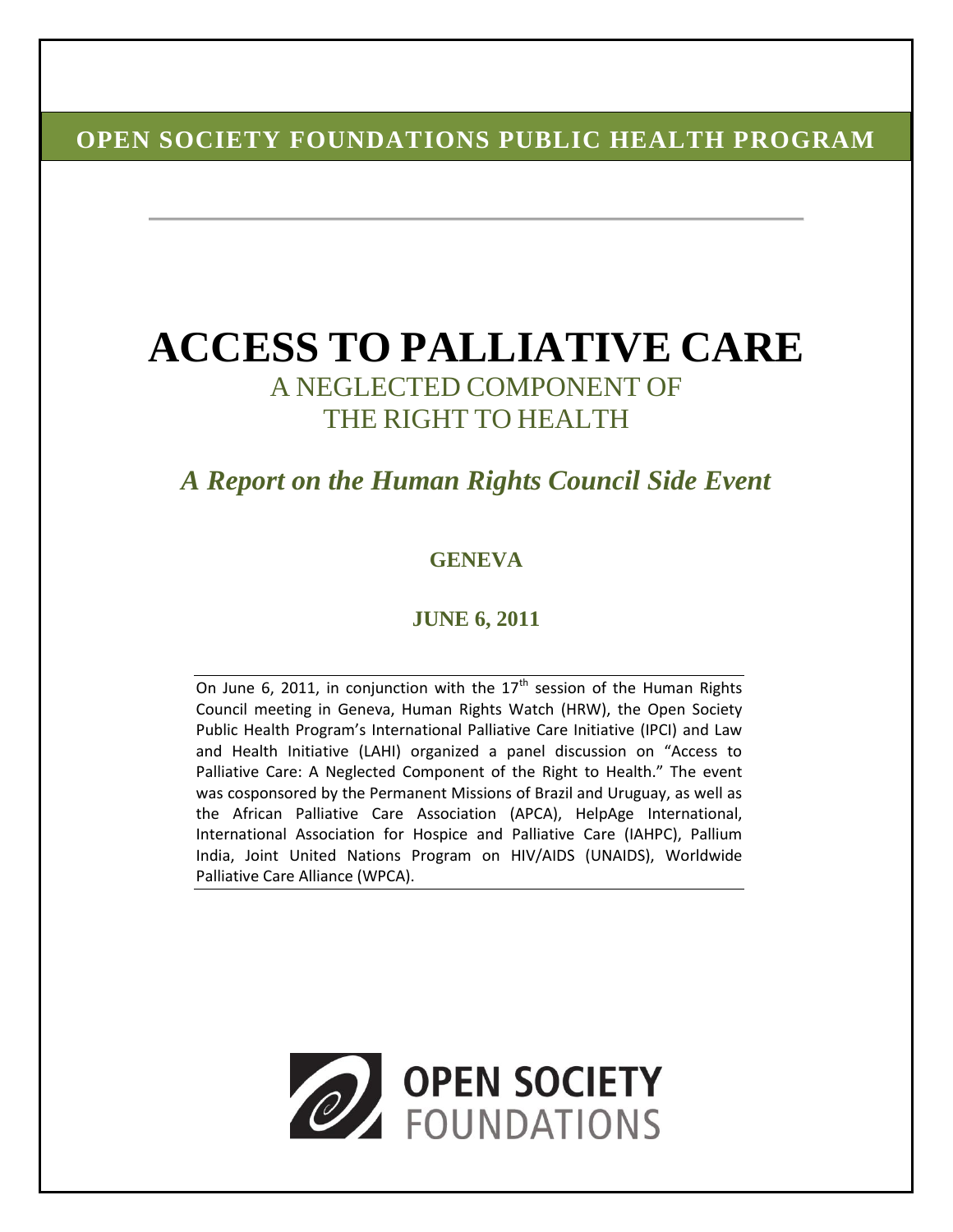# **CONTENTS**

| OVERVIEW OF THE HUMAN RIGHTS OBLIGATIONS TO PALLIATIVE                       |    |
|------------------------------------------------------------------------------|----|
|                                                                              |    |
|                                                                              |    |
|                                                                              |    |
|                                                                              |    |
|                                                                              |    |
|                                                                              |    |
| Pain Prevalence and Impact on Patients with Incurable Diseases 12            |    |
|                                                                              |    |
|                                                                              |    |
|                                                                              |    |
|                                                                              |    |
| Question 1: How Can We Reduce Fear of Prosecution for Prescribing            |    |
|                                                                              |    |
| Question 2: To What Extent Is It Productive to Focus on Palliative Care as a |    |
|                                                                              | 20 |
|                                                                              |    |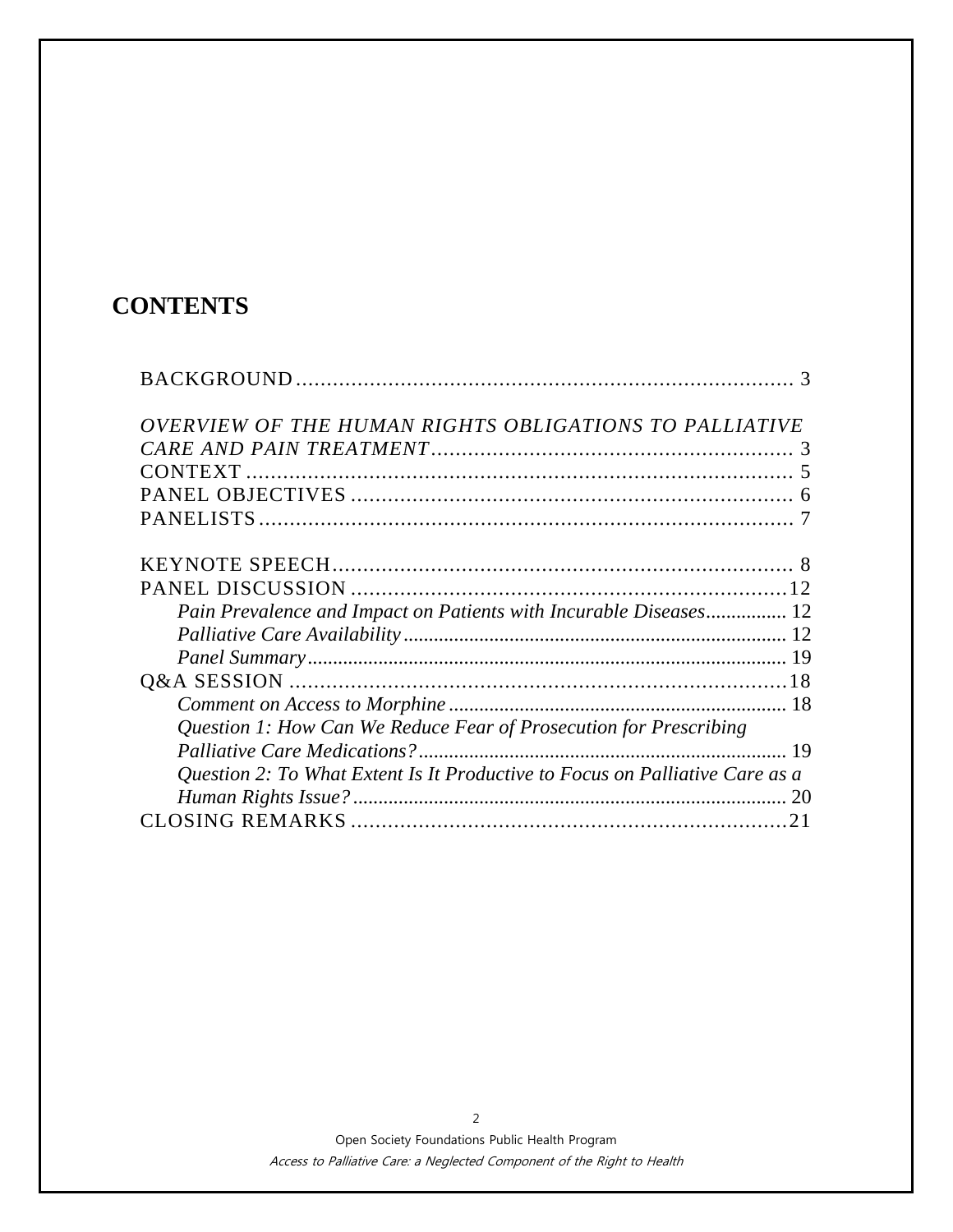# **BACKGROUND**

 $\overline{a}$ 

# *OVERVIEW OF THE HUMAN RIGHTS OBLIGATIONS TO PALLIATIVE CARE AND PAIN TREATMENT*

Palliative care is highly effective in relieving pain and other physical symptoms and can improve adherence to medications. It should be delivered with curative treatment that begins at the time of diagnosis and continues throughout the disease trajectory using a holistic approach that improves the quality of life for patients and their families by addressing not only pain and symptoms, but also psychosocial, legal, and spiritual problems associated with life-threatening illness. Consequently the provision of palliative care, where appropriate, is one part of a continuum of health care for all persons faced with life-limiting illnesses. A right to palliative care can be implied from the overall international human right to health<sup>1</sup>, as well as freedom from torture and cruel, inhuman, and degrading treatment.<sup>2</sup>

### *Some examples of these obligations include:*

- Article 12 of the International Covenant on Economic, Social and Cultural Rights (on the right to the highest attainable standard of health) and article 7 of the International Covenant on Civil and Political Rights (on the right to freedom from torture and cruel, inhuman, and degrading treatment) **require States to take steps to ensure patients have access to palliative care and pain treatment**.
- The United Nations (UN) Committee on Economic, Social and Cultural Rights has affirmed the importance of **"attention and care for chronically and terminally ill persons, sparing them avoidable pain and enabling them to die with dignity."**<sup>3</sup>
- Access to essential medicines, as defined by the World Health Organization (WHO) Action Programme on Essential Drugs, is part of the minimum core content of the right to the highest attainable standard of health. **Fourteen palliative care medications are currently listed on the WHO Model List of Essential Medicines and the WHO Model List of Essential Medicines in Children.** The UN Special Rapporteur on Torture, Cruel, Inhuman or Degrading Treatment or Punishment has stated that **"the de facto denial of access to pain relief, if it causes severe pain and suffering, constitutes cruel, inhuman or degrading treatment or**

<sup>1</sup> Frank Brennan, *Palliative Care as an International Human Right* J Pain Symptom Manage 2007; 33:494- 499

<sup>2</sup> Human Rights Council, *Report of the Special Rapporteur on torture and other cruel, inhuman or degrading treatment or punishment*, Juan Mendez, A/HRC/22/53, February 1, 2013, www.ohchr.org/Documents/HRBodies/HRCouncil/RegularSession/Session22/A.HRC.22.53\_English.pd.

<sup>3</sup> Committee on Economic, Social and Cultural Rights, *General Comment* 14, para. 25.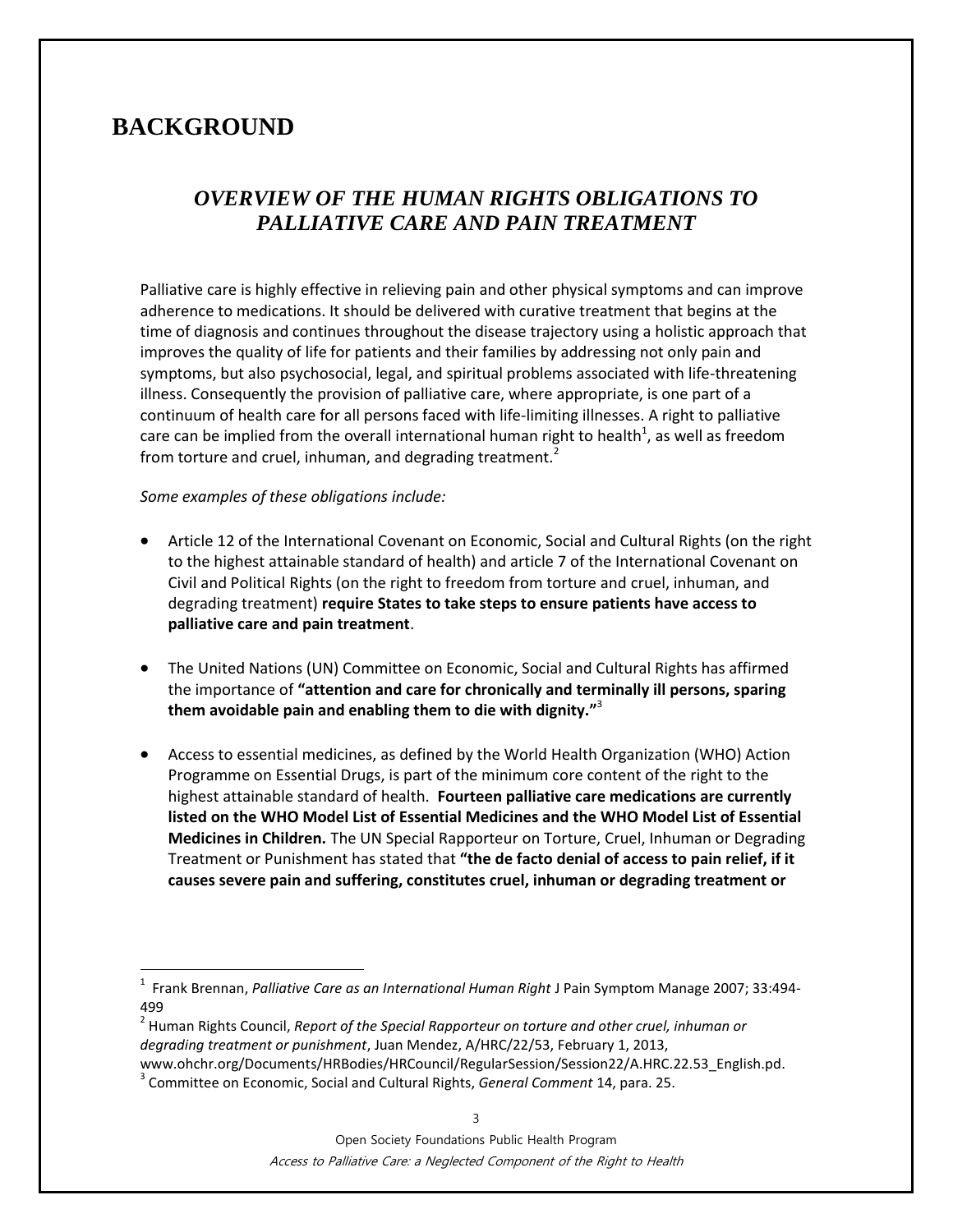**punishment."**<sup>4</sup>

 $\overline{a}$ 

 Both the UN Special Rapporteurs on Health and Torture have explained, **"The failure to ensure access to controlled medicines for the relief of pain and suffering threatens fundamental rights to health and to protection against cruel, inhuman and degrading treatment."** <sup>5</sup>

> *For more information, view the Open Society Public Health Fact Sheet on Palliative Care as a Human Right:*

*[www.opensocietyfoundations.org/publications/palliative](http://www.opensocietyfoundations.org/publications/palliative-care-human-right-fact-sheet)[care-human-right-fact-sheet](http://www.opensocietyfoundations.org/publications/palliative-care-human-right-fact-sheet)*

<sup>4</sup> Human Rights Council, *Report of the Special Rapporteur on torture and other cruel, inhuman or degrading treatment or punishment*, Manfred Nowak, A/HRC/10/44, January 14, 2009, para. 72. daccessdds.un.org/doc/UNDOC/GEN/G09/103/12/PDF/G0910312.pdf.

<sup>&</sup>lt;sup>5</sup> Nowak M and Grover A, Special Rapporteur on Torture and Special Rapporteur on the right to the highest attainable standard of health, Letter to Her Excellency Ms. Selma Ashipala-Musavyi, Chairperson of the 52nd Session of the Commission on Narcotic Drugs, December 10,

<sup>2008,</sup> p. 4. www.hrw.org/sites/default/files/related\_material/12.10.2008%20Letter%20 to%20CND%20fromSpecial%20Rapporteurs.pdf.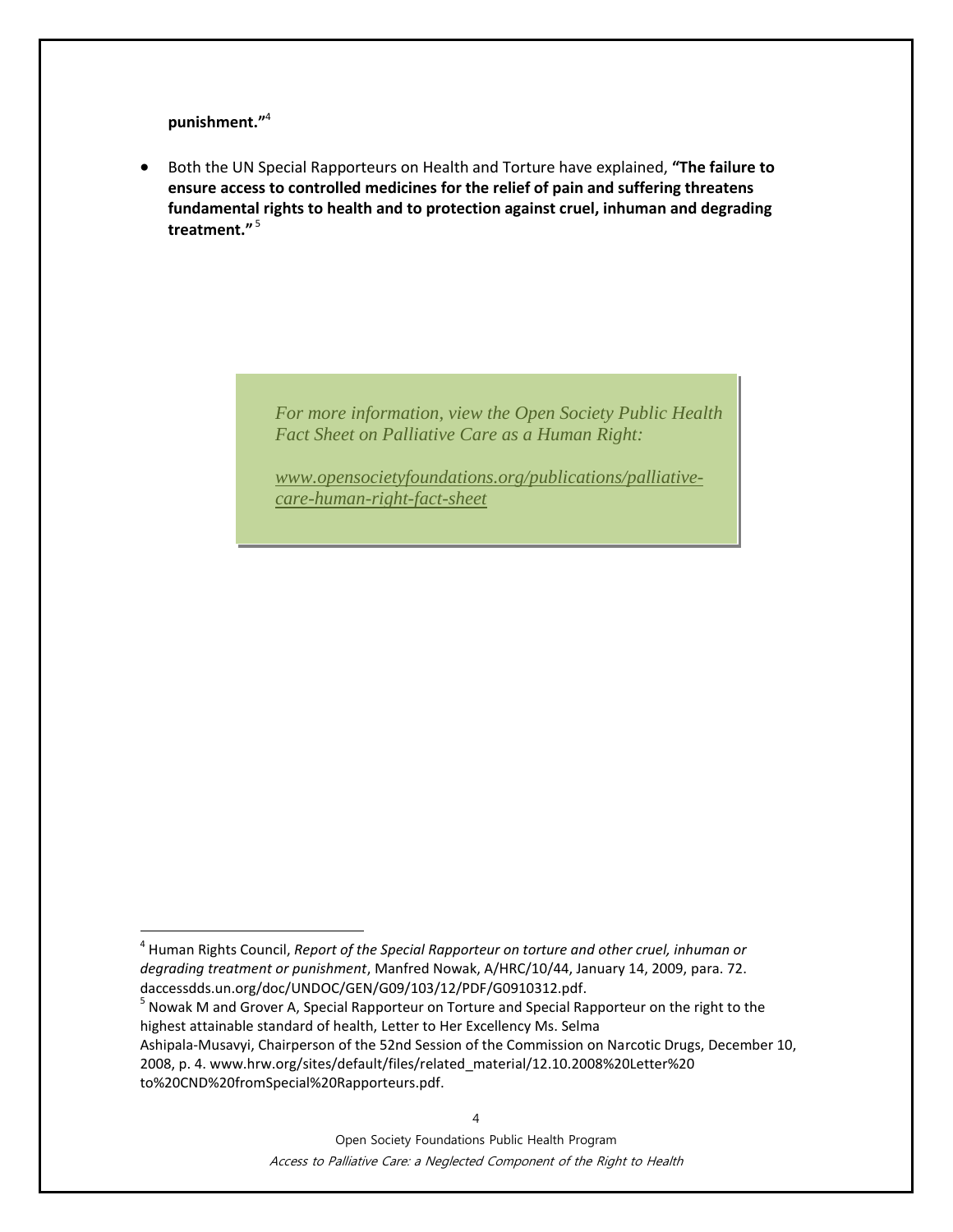# **CONTEXT**

 $\overline{a}$ 

*"The pain was so bad that my whole body seemed to break. We would call the ambulance every two to three hours because I could not stand the pain. It was intolerable to live like that."*

– Vasilii, a sixty six year old cancer patient from Ukraine

People facing life-threatening illnesses or nearing the end of life are often deeply vulnerable. Like Vasilii, they may suffer from severe physical pain. They likely also harbor fears around death or incapacitation, anxiety about the fate of their loved-ones, and feelings of guilt because of the burden they have become to their families. At the same time, healthcare systems frequently abandon them as hopeless, compounding their suffering. Many of these people face both physical and mental pain so severe that, like victims of torture, they would do anything to stop it, including taking their own lives.

Much of this anguish, however, is unnecessary. Palliative care, a health service that, in the poignant words of one of its founders, focuses on "adding life to the days rather than days to the life" is highly effective in both managing pain and treating patients' physical symptoms. I It also provides psychological, social, and legal support for patients and families, helping them cope with their fears and anxieties, as well as addressing spiritual and legal questions.<sup>6</sup> Palliative care can be provided at home, in community health centers, in residential hospices, or in hospitals, and it can be delivered at low cost.

Yet, availability of palliative care globally is patchy and largely inadequate, as health policy makers and doctors tend to prioritize prevention and curative treatment over quality-of-life care.

Countries have specific palliative care obligations under the right to health framework set by the UN Committee on Economic, Social and Cultural Rights, including: developing health policies that address the needs of patients with incurable diseases; ensuring that healthcare providers are trained in palliative care; and providing access to essential medicines. $'$ 

 $^6$  According to the World Health Organization definition, "palliative care is an approach that improves the quality of life of patients and their families facing the problems associated with life-threatening illness, through the prevention and relief of suffering by means of early identification and impeccable assessment and treatment of pain and other problems, physical, psychosocial and spiritual."

 $<sup>7</sup>$  UN Committee on Economic, Social and Cultural Rights, "Substantive Issues Arising in the</sup> Implementation of the International Covenant on Economic, Social and Cultural Rights," General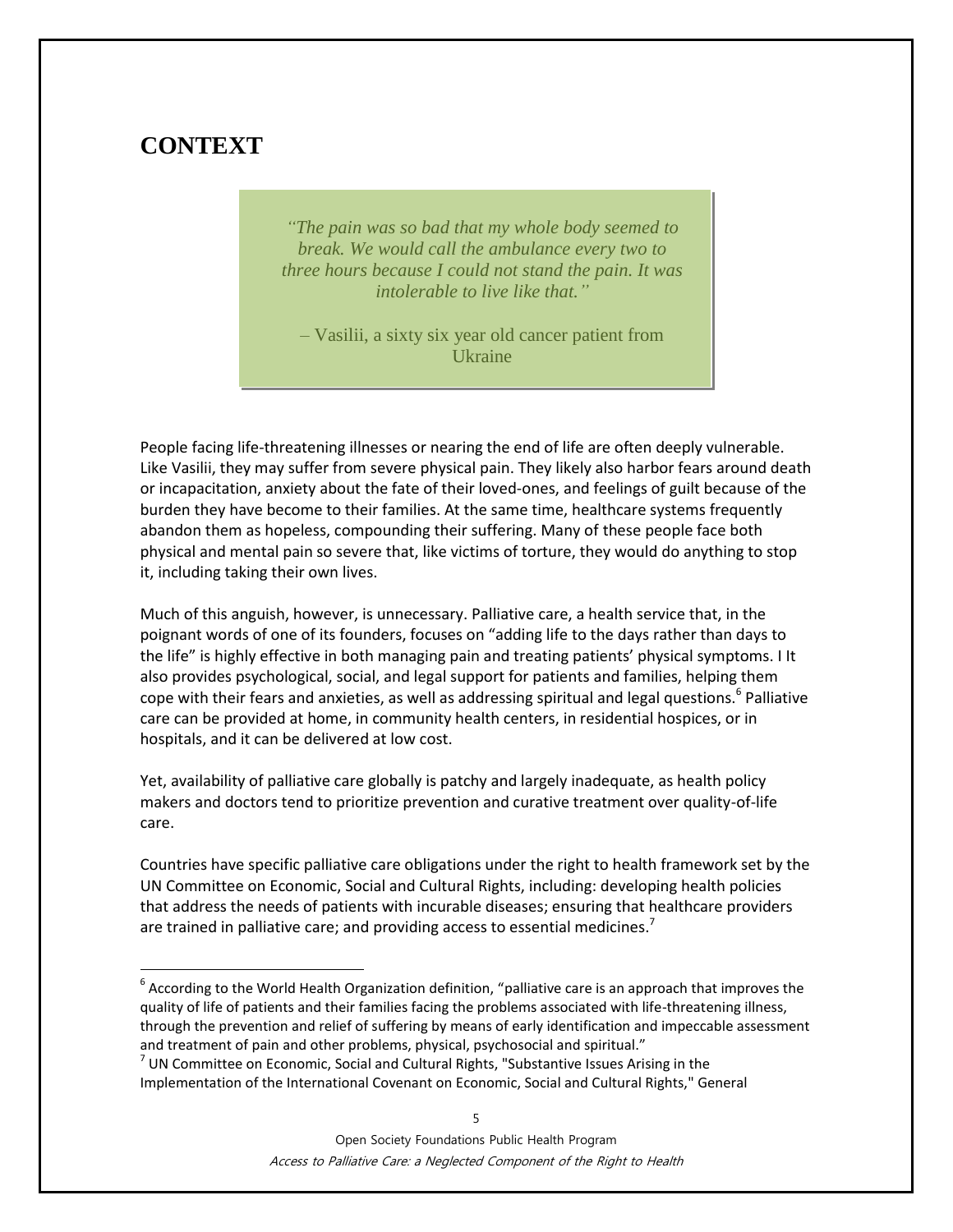But research by Human Rights Watch and hospice and palliative care organizations suggests that many countries are not meeting these obligations. In 2010, the Economist Intelligence Unit found that there "are vast populations for whom end-of-life coverage extends to only a fraction of those in need."<sup>8</sup> And the World Health Organization estimates that 5.5 million patients with advanced cancer suffer from moderate to severe pain without access to appropriate treatment.<sup>9</sup>

As the world population ages and the prevalence of cancer and other non-communicable disease continues to rise in low and middle income countries, the need for palliative care will continue to grow rapidly. Human Rights Watch (HRW) and the Open Society Foundations (OSF) organized a side panel at the Human Rights Council in Geneva on June 6, 2011, to address the rights and needs of this extremely vulnerable population. Entitled "Access to Palliative Care: A Neglected Component of the Right to Health," the panel was cosponsored by the Permanent Missions of Brazil and Uruguay, as well as the African Palliative Care Association (APCA), HelpAge International, International Association for Hospice and Palliative Care (IAHPC), Pallium India, Joint United Nations Program on HIV/AIDS (UNAIDS), Worldwide Palliative Care Alliance (WPCA).

# **PANEL OBJECTIVES**

 $\overline{a}$ 

November 28, 2012).

The panel discussion focused on human rights mechanisms to address global challenges that hamper access to pain and palliative care treatment and had five main objectives:

- Follow up on the conclusions of the UN Committee on Economic, Social and Cultural Rights and of the Special Rapporteur on Torture, Cruel, Inhuman or Degrading Treatment or Punishment and give more visibility to the obligations of States;
- Mainstream the understanding that:
	- palliative care is an integral part of the full implementation of the right of everyone to the highest attainable standard of physical and mental health, and
	- **Failure to ensure access to treatment for severe pain may constitute cruel,** inhuman or degrading treatment;
- Engage in dialogue on best practices to be replicated in a human rights approach to palliative care;

Comment No. 14, The Right to the Highest Attainable Standard of Health, E/C.12/2000/4 (2000), para. 43. www.unhchr.ch/tbs/doc.nsf/(Symbol)/40d009901358b0e2c1256915005090be?Opendocument  $^8$  "The quality of death: Ranking end-of-life care across the world," Economist Intelligence Unit, 2010. graphics.eiu.com/upload/QOD\_main\_final\_edition\_Jul12\_toprint.pdf (accessed November 28, 2012). 9 "Briefing Note: Access to Controlled Medicines Program," World Health Organization Briefing Note, 2009. www.who.int/medicines/areas/quality\_safety/ACMP\_BrNoteGenrl\_EN\_Feb09.pdf (accessed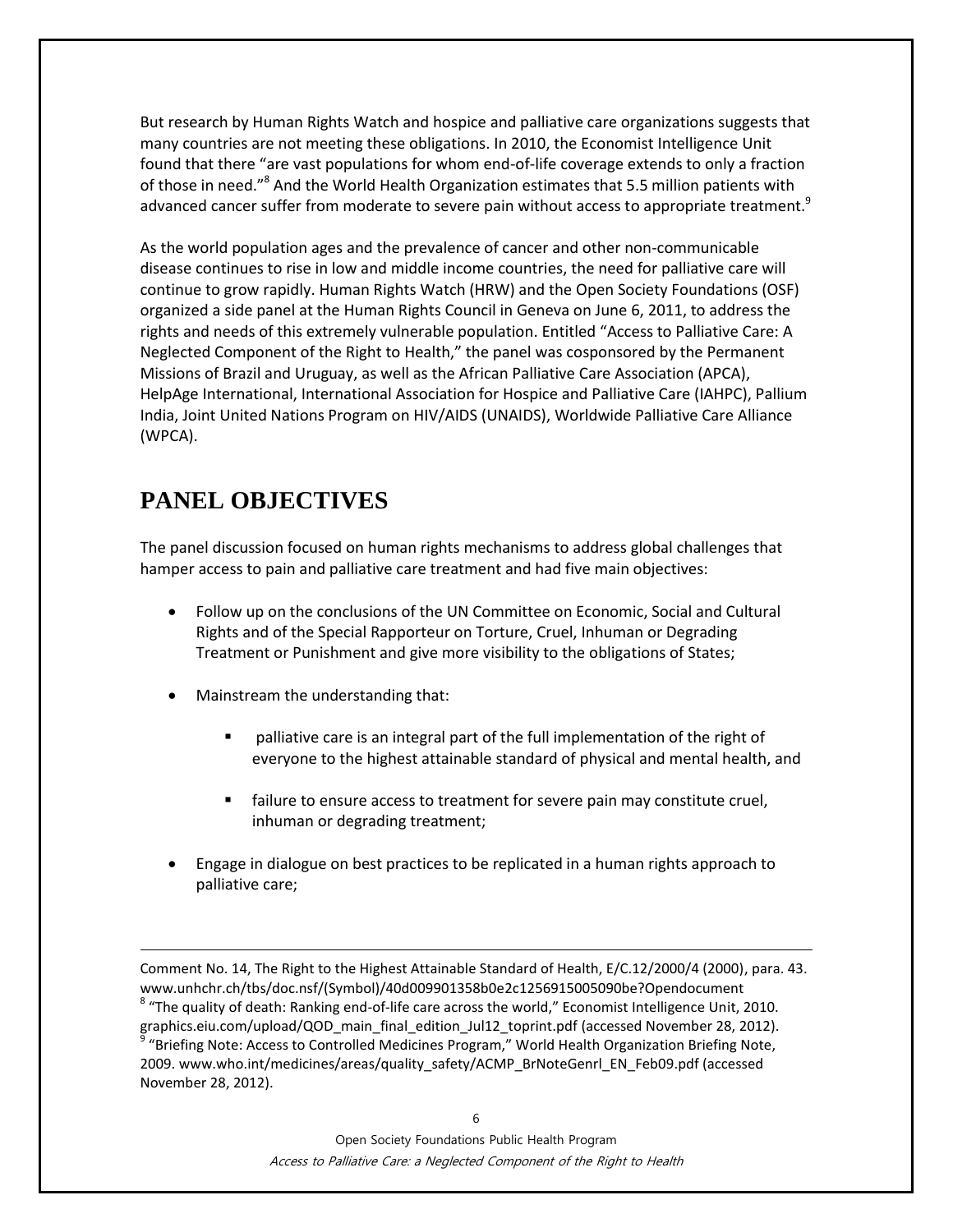- Discuss how the Human Rights Council can use its mechanisms, including the UPR (Universal Period Review) procedure, and work with the World Health Organization and other international bodies to improve palliative care availability;
- Explore opportunities for cross-regional cooperation to promote palliative care as a component of the right to health.

# **PANEL\***

#### *Keynote Speaker*

 **Tabaré Vázquez**, Director and Professor, Radiotherapy Service of the Department of Oncology, School of Medicine, La Universidad de la Republica; Head of Radiotherapy Services at the National Institute of Oncology, Uruguay Ministry of Health; former president of Uruguay 2005-2010.

#### *Moderator*

**Diederik Lohman**, Senior Researcher, Human Rights Watch (HRW)

#### *Panelists*

 $\overline{a}$ 

- **Liliana de Lima**, Executive Director, International Association for Hospice and Palliative Care (IAHPC)
- **Faith Mwangi-Powell**, Executive Director, African Palliative Care Association (APCA)
- **M. R. Rajagopal**, Chairman, Pallium India

*<sup>\*</sup>* Please note: for the purposes of this report, the panel transcript has been summarized and condensed in the interest of clarity and brevity. In cases where technical difficulties disrupted recording, panelists have provided substitutive remarks.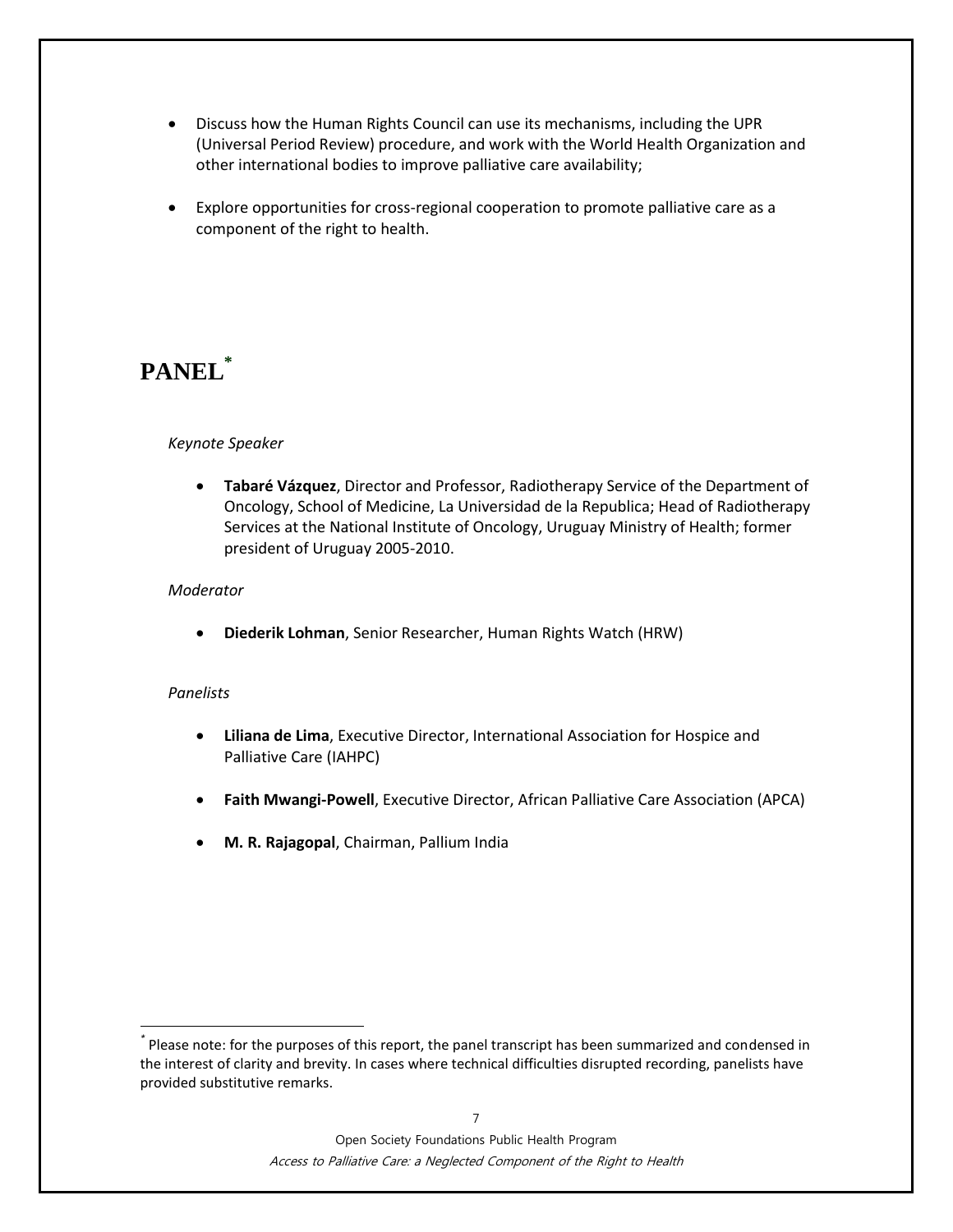# **KEYNOTE SPEECH**

Tabaré Vázquez welcomed attendees and drew from the following prepared remarks to open the panel:

"Let me just share a few ideas to foster a dialogue that needs to be fruitful and ultimately productive.

"Maybe because I'm so familiar with death, I am so passionately in favor of life. This passion for life is also a drive for freedom and democracy.

"Freedom and democracy are such essentially human forces that today they are recognized as rights. This recognition comes somehow late if we consider the history of mankind, but that very same evolution reveals that it was not easy to attain the recognition of rights and that even today there are millions of human beings that cannot enjoy these rights.

"The work of the United Nations' Human Rights Council, in whose framework we are meeting today, is an example of this. I wish it were not like this, I wish rights were an everyday exercise, something as ordinary as the air we breathe yet reality is what it is and not as we would like it to be.

**"I think that rights,** apart from being instruments for social organization and coexistence, **are the ethics of freedom and democracy.** Accordingly, I also believe that **palliative care is a formal and ethical component of the right to health.** Just as the right to health should be universal and unalienable (otherwise it would not be a right), **access to palliative care should be universal for all those requiring it.**

"For some of you this may sound obvious or 'off the wall' yet I'm saying this because I come from a region that is neither the most conflictive nor the poorest in the world, but it is the most unequal.

"Over the last twenty years, Latin America has made progress in terms of individual freedoms, democratic institutionality and legitimacy of its governments; during the last decade, its real GDP experienced an annual growth, on average, of 5.5% until the global financial crisis of 2008; it quickly recovered from that crisis and, according to estimations available, in 2010 its real GDP grew by 6%; poverty was reduced from 44% to 33% of the population. And yet, according to the UNDP Human Development Report, in 2009, ten of the fifteen most unequal countries in the world were Latin American.

"And going beyond the Report, a visit to the most populated cities in our countries would be enough to witness the striking contrast between the wealthy and the underprivileged. This contrast is expressed in a wide range of factors: the color of your skin; access to education and training for jobs; access to health care and social security; housing location and conditions; 'connectivity' in the information society; mobility and transportation; use of free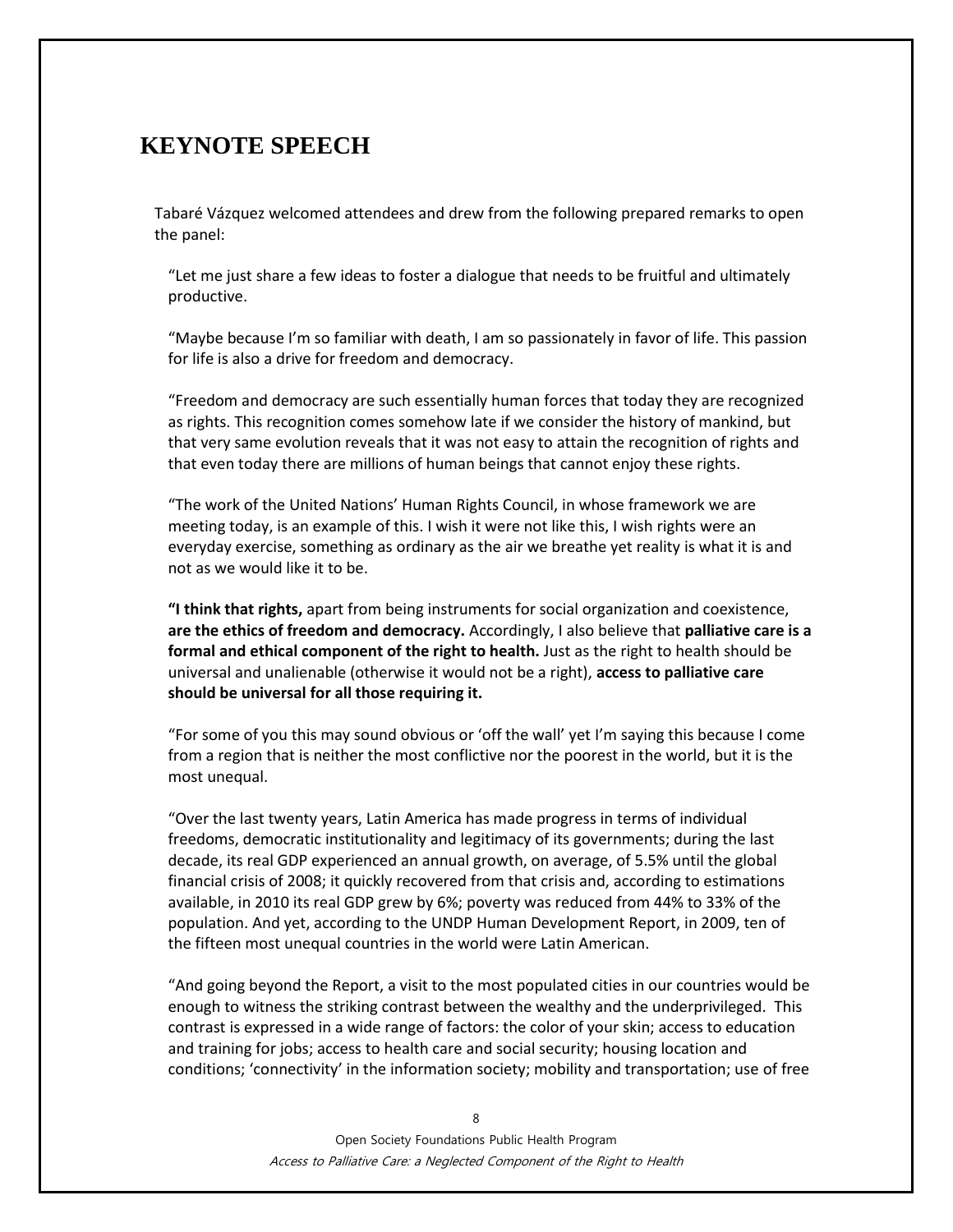time and cultural goods and services; the way people speak and dress, and even circumstances and conditions relative to birth and death. Nothing can escape this curriculum.

"The right to health, undoubtedly, covers prevention and treatment of disease. And, in turn, it includes the treatment of pain, both in terms of its physical effects as well as psychological effects in the patient and his/her environment, because in a situation of illness, nobody suffers alone.

"We also know that many diseases can be prevented or cured and that **suffering associated to many diseases can also be avoided or alleviated.**

"Therefore, the World Health Organization declares that: 'Palliative care is an approach that improves the quality of life of patients and their families facing the problem associated with life-threatening illness, through the prevention and relief of suffering by means of early identification and impeccable assessment and treatment of pain and other problems, physical, psychosocial and spiritual.'<sup>10</sup>

"This is a broad definition and, I believe, accurate because it is not limited to terminal stages but rather covers different diseases or situations and includes a complete spectrum of ages. The development and promotion of palliative rights implies:

- a) **Policies based on ethical principles**: inviolability of human life, the right to die with dignity, therapeutic proportionality, precautionary principle, non-abandonment principle, to name a few.
- b) **Qualified training of healthcare providers**. As the Chair of this Panel correctly pointed out in an article published last year, according to a survey by the Worldwide Palliative Care Alliance in 69 countries of Latin America, Asia and Africa, in Latin America 82% of physicians had not received training on pain control during their professional education. This percentage falls to 71% in Asia and 39% in Africa.<sup>11</sup>
- c) **Truthful information to the patient and family**; avoiding paternalistic or escapist attitudes, taking into account the basic principles in clinical ethics: neither with malice nor on charity; autonomy and fairness<sup>12</sup>
- d) **Clear and consistent legal regulations regarding availability and administration of medicine (drugs) to alleviate pain**. In this sense, we do not undervalue international conventions or current national legislations, but we recognize that there still is room for improvement in terms of gaps and inefficiencies.
- e) **Adequate cost of such medicine**. The article already cited verifies that the average cost of a dose of morphine is twice as much, or more, in low and middle-income countries

 $\overline{a}$ 

**<sup>10</sup>** "WHO Definition of Palliative Care." World Health Organization, 2009. www.who.int/cancer/palliative/definition/en/

<sup>&</sup>lt;sup>11</sup> Diederik Lohman et al: "Access to treatment of pain as a human right."BMC Medicine, 2010.

<sup>&</sup>lt;sup>12</sup> PAHO: "Cuidados Paliativos: guía para el manejo clínico." Second edition, s/f, p.13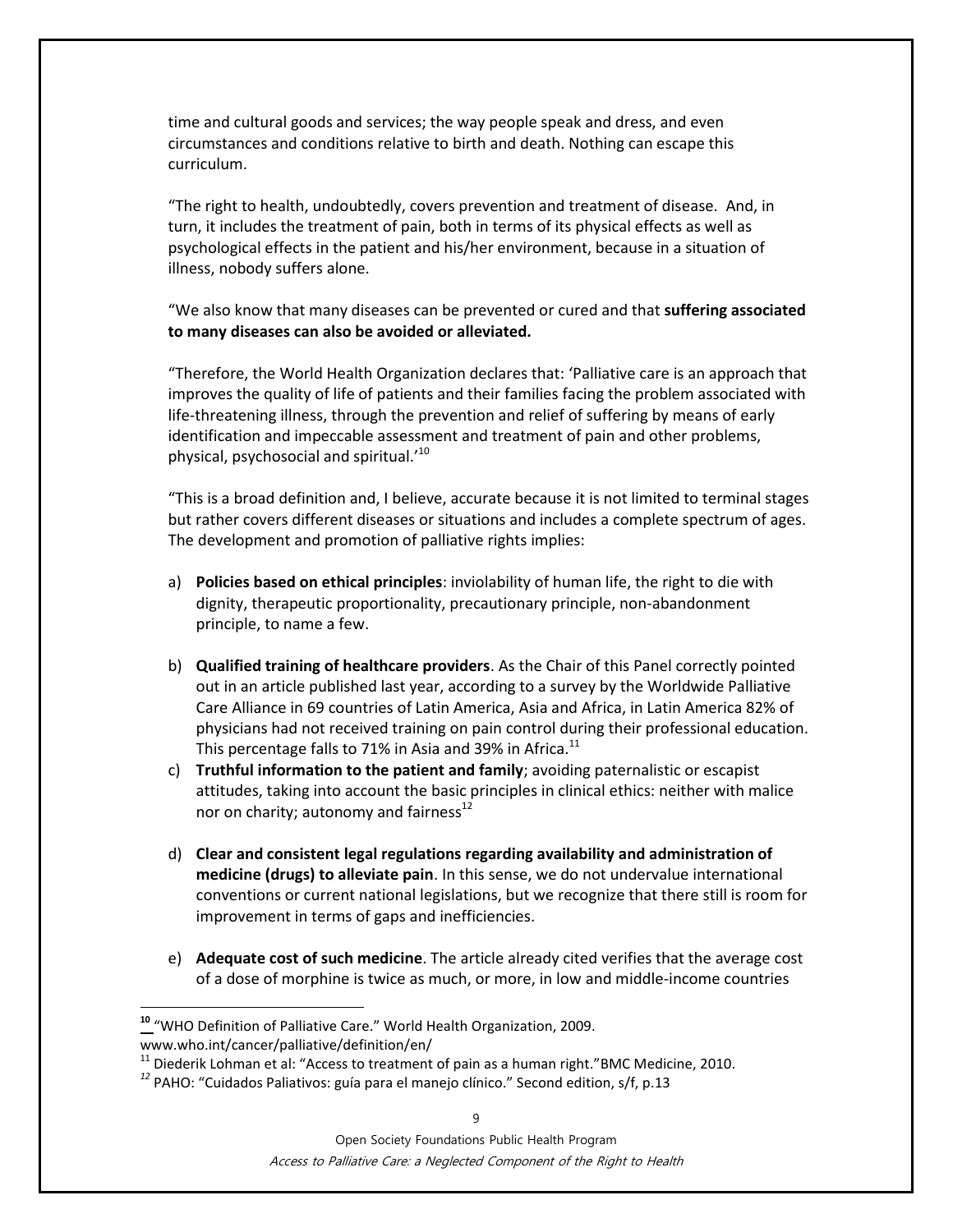than in industrialized countries and it goes on to mention some of the reasons for this gap. In addition, it is reported that some countries are already producing liquid oral morphine or in tablets at a much lower cost. $^{13}$ 

"Pain is not exclusive to cancer. Yet as an oncologist I must reiterate what you already know: **that the incidence of this disease is growing markedly.** At a world level, every year, approximately 9 million people are affected by cancer and 70% of them die from this disease. Two thirds of such cases occur in developing countries that only have 5% of the total resources in cancer control.<sup>14</sup>

"Let us take the case of Latin America and the Caribbean: it was estimated that in 2002 almost half a million people died of cancer. It is also estimated that by 2020 cancer will be responsible for nearly 840.000 deaths.<sup>15</sup>

"One may say that the past is over and the future is yet to come. I agree. But let us focus on the present time: How many of the million cancer patients in the world today receive palliative care at different stages of their disease? What sort of care do they receive? Who provides that care? What are the results? I do not know. I do not have updated and reliable information in this regard. I do not know whether that information is available.

"This uncertainty strengthens my conviction (though it may sound contradictory) that **also in terms of oncology countries may reveal different levels of development.**

"Oncologic development or underdevelopment can be determined by the following factors:

- 1. Policies and outcomes in terms of cancer prevention or early detection.
- 2. Ratio between number of detected and cured cases of cancer.
- 3. Ratio between cost of treatment and number of patients cured.

"There are other indicators, of course, but in this area I chose to underline these ones because they are inherent to health as a right and to palliative care as a component of the right to health.

"As an oncologist there is something else I must not forget to include in this message: cancer is neither an inexorable disease nor inexorably mortal. The risk of getting cancer can be attenuated; by early detection and adequate treatment, a very high percentage of cases can be cured. It is a bad friend, but it is not unbeatable.

"Let us focus on the types of cancer connected to tobacco consumption. Remember that according to estimations by deDoll and Peto<sup>16</sup>, tobacco use accounts for 35% of all types of cancer (lung, oral cavity, pharynx, larynx, esophagus, pancreas, liver, kidney).

 $\overline{a}$ 

Open Society Foundations Public Health Program Access to Palliative Care: a Neglected Component of the Right to Health

*<sup>13</sup>* Lohman et al, ob.cit

<sup>&</sup>lt;sup>14</sup> PAHO: "Cuidados Paliativos: Guía para el manejo clínico". Second edition. s/f, p. 3

*<sup>15</sup>* "Guía de la UICC para Latinoamérica" International Union against Cancer, 2006.

<sup>&</sup>lt;sup>16</sup> Doll, R and Peto, R. The causes of cancer. Oxford University, 1981. Cited in the UICC Guide for Latin America, 2006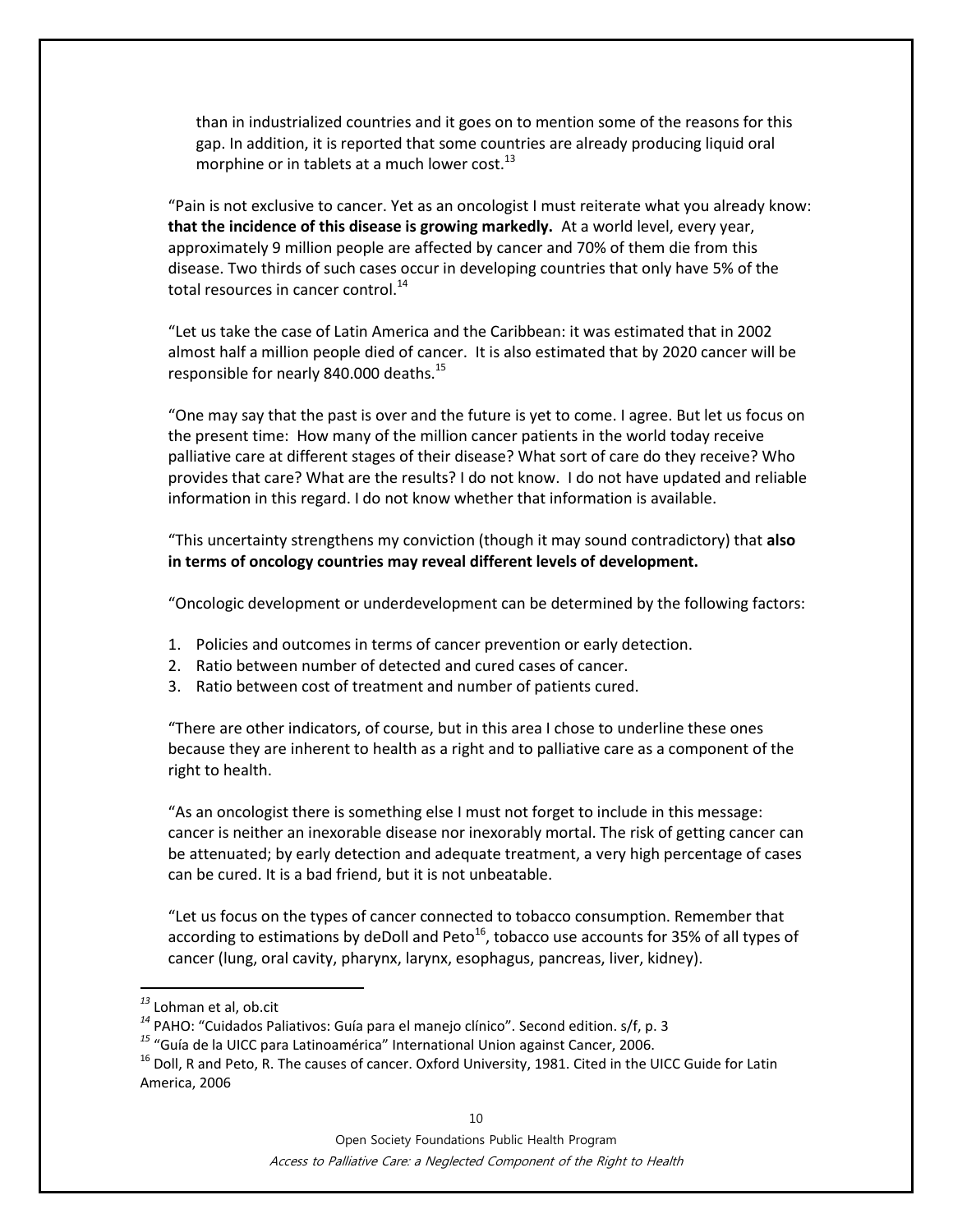"The implementation of tobacco-control policies reduces the risk of cancer and, consequently, the number of cases that require palliative care. It may sound impolite to say this in this group. Yet, not to mention it would be—apart from a big mistake—irresponsible and, at least in my view, an ethical omission. Preventing a problem is the best way to solving it. It is not always possible, but it is easier than it looks."

Mr. Vázquez expanded on the topic of tobacco-use control, noting that Uruguay was "the first 'smoke-free' country in the Americas and the seventh in the world**,** pursuant to the World Health Organization's Framework Agreement on Tobacco Control, whose approval at the 56<sup>th</sup> World Health Meeting, held in May 2003, was endorsed by our country, signed in June 2003, and ratified by legislation in July 2004." He emphasized that this legislation required "the persistent commitment of many: government, the scientific community, the political system, the medical union and other healthcare workers' unions, the education system; bar, restaurant, grocery stores and kiosk owners' associations… even smokers who were aware of their problem and its consequences, they all contributed to the tobacco smoke-free country we enjoy today."

Mr. Vázquez added that although too little time has gone by "to measure and assess substantial changes in the epidemiological profile of a country," recent studies "hint at a downward trend in the case of Acute Myocardial Infarction and lung cancer incidence." He qualified, "And let me insist: they hint at, they do not yet show. Nevertheless, it is a step forward."

Mr. Vázquez concluded, "I have tried to contribute some insights to approach – from several perspectives – a necessary and possible objective: **health should become a right for all and every individual life should be dignified at all times."**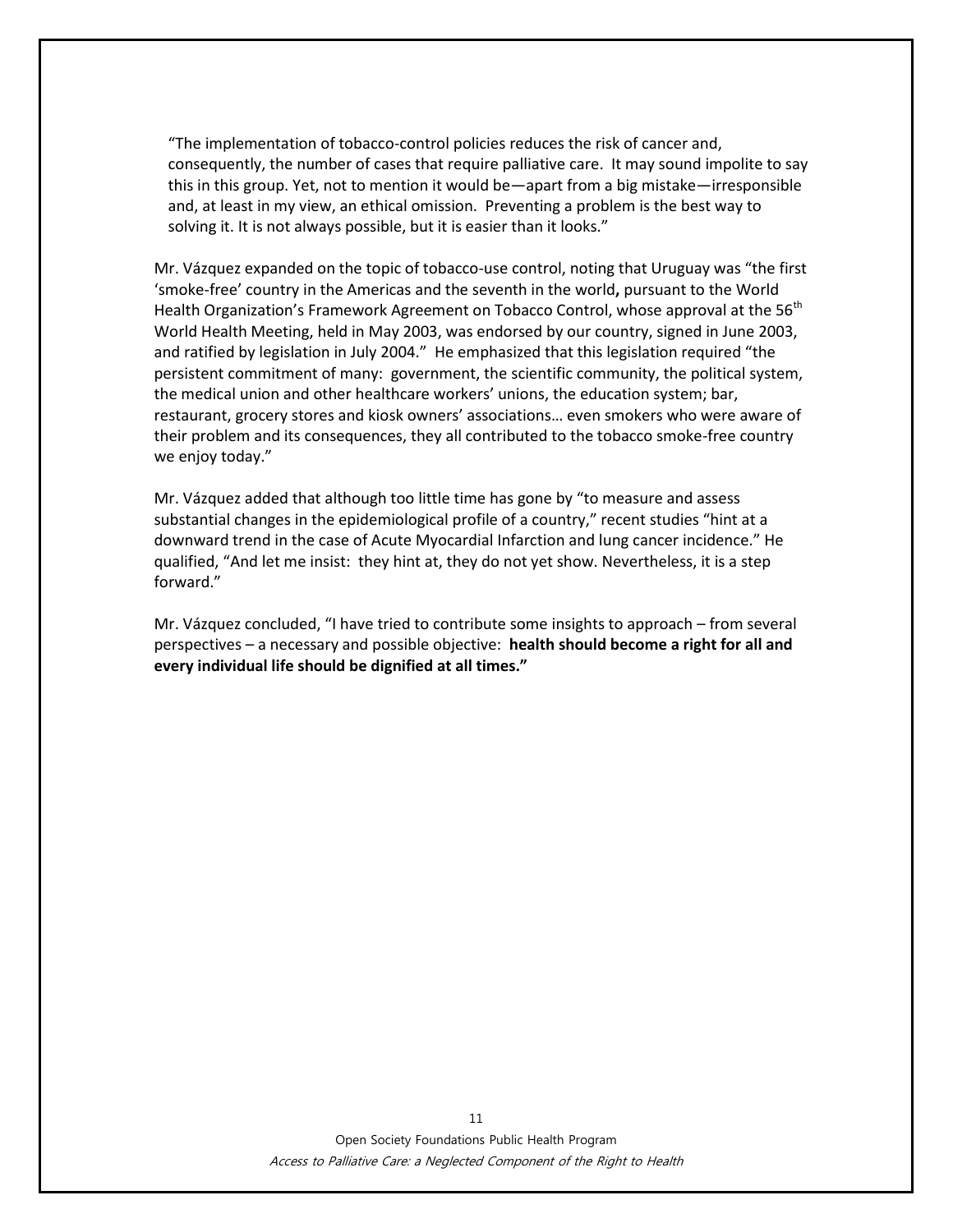# **PANELIST DISCUSSION**

Mr. Lohman thanked Professor Vázquez for his opening remarks and added that , like tobacco control in Uruguay, palliative care also requires the same kind of "persistent commitment from the government, and from the healthcare sector, from civil society" for its development worldwide.

### *Responding to the various issues covered in the keynote speech, the panelist discussed the following key issues:*

- *1) Pain Prevalence and Impact on Patients*
- *2) Palliative Care Availability*
- *3) A Successful Model*
- *4) The Role of the Human Rights Council*

### *Issue 1: Pain Prevalence and Impact in Patients with Incurable Diseases*

#### **Large Vulnerable Population**

Ms. De Lima noted that estimates indicate that approximately one percent of the population in every country needs pain management in the form of palliative care, and the need is greater in countries where patients are diagnosed in the last stages of diseases or have less access to treatment. Indicators suggest that the vast majority of patients do not have access to pain management, including most of the 80% of the patients with cancer who need strong pain relievers. In all, an estimated 65 million people need access to pain management programs. Children are especially vulnerable among this group. $17$ 

#### **Effects of Pain**

 $\overline{a}$ 

Without treatment, this pain can be severely debilitating. Dr. Rajagopal shared stories of patients he has seen over the years who have suffered deeply from pain. He recalled witnessing the experience of his neighbor, terminally ill with cancer, when he was a medical student 45 years ago, sharing, "Through the day and night, I could hear screams… There was nothing I could do, and I'm ashamed to say that because I did not know what to do, I [could not help]." More recently, a young patient of his "had such

*<sup>17</sup>* WHO. Access to Controlled Medications Programme. *Improving access to medications controlled under international drug conventions*. Geneva: United Nations, 2009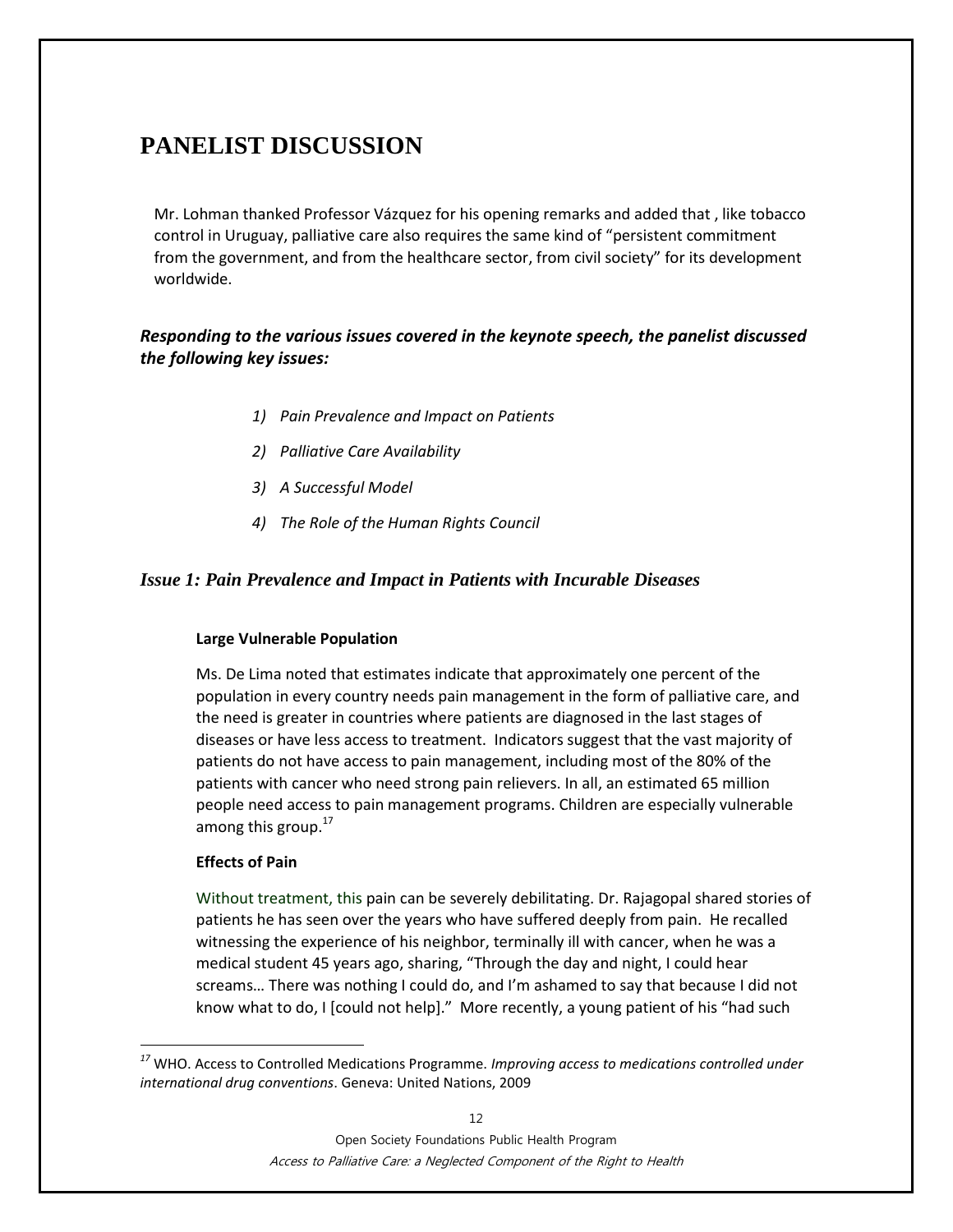agony, he had pain from cancer, that he would fight sleep so that his mother doesn't hear him scream." And another patient's painful vascular disease was so severe "he attempted to h[a]ng himself. His children, 11 and 8 years, heard something, ran, lifted him up and save[d] his life for the time being."

Dr. Rajagopal emphasized that these experiences are by no means atypical; rather, at least 40 million cancer patients in India have similar stories, as well as many millions more worldwide.

Moreover, pain is not unique to patients with cancer. For example, Dr. Mwangi-Powell noted that that pain management is just as critical for HIV/AIDS patients, citing that UNAIDS statistics estimate there are 24.5 million people with HIV/AIDS in Africa<sup>18</sup>. She shared the story of a patient who was dying of cancer and HIV/AIDS in 2003 in Kenya. Although doctors were unwilling to diagnose the patient, everyone suspected she had HIV/AIDS. Dr. Mwangi-Powell recalled that the patient told her aunt, "I cannot sleep. I feel like things are crawling all around my body…. it's very, very bad…. [I]f my pain can be controlled, if my symptoms can be controlled, if I can stop my coughing… maybe I can actually take care of my own business. I can just be fine. That's all I ask for." But the patient died without receiving the pain management she needed.

#### *Issue Two: Palliative Care Availability*

#### **Pain is Unnecessary**

The panel emphasized that the pain experienced by this large population is not a necessary component of their circumstances; palliative care can and should be delivered to alleviate their symptoms. In particular, Dr. Rajagopal noted that pain relief in the form of morphine can be administered "safely and effectively." He added that in India, morphine costs only \$.02 for an average patient, and in Uganda a patient can have morphine for a week for the price of a loaf of bread.

#### **Palliative Care is Inaccessible**

 $\overline{a}$ 

However, palliative care remains largely inaccessible. Dr. Rajagopal commented that patients do not realize how easy it should be to get help, and the medical world does not currently have the will to make it more available. He lamented, "It's almost unbelievable that the medical system can be so insensitive to human suffering."

Ms. De Lima highlighted three reasons why palliative care is neglected:

1. *A lack of policies integrating palliative care into the health care system.*

As a result, palliative care is not delivered, there is no reimbursement for services, and there are no systems in place to provide the care itself within the institutions.

<sup>18</sup> UNAIDS *Fact Sheet: Sub-Saharan Africa,* 2005. en.wikipedia.org/wiki/List of countries by HIV/AIDS adult prevalence rate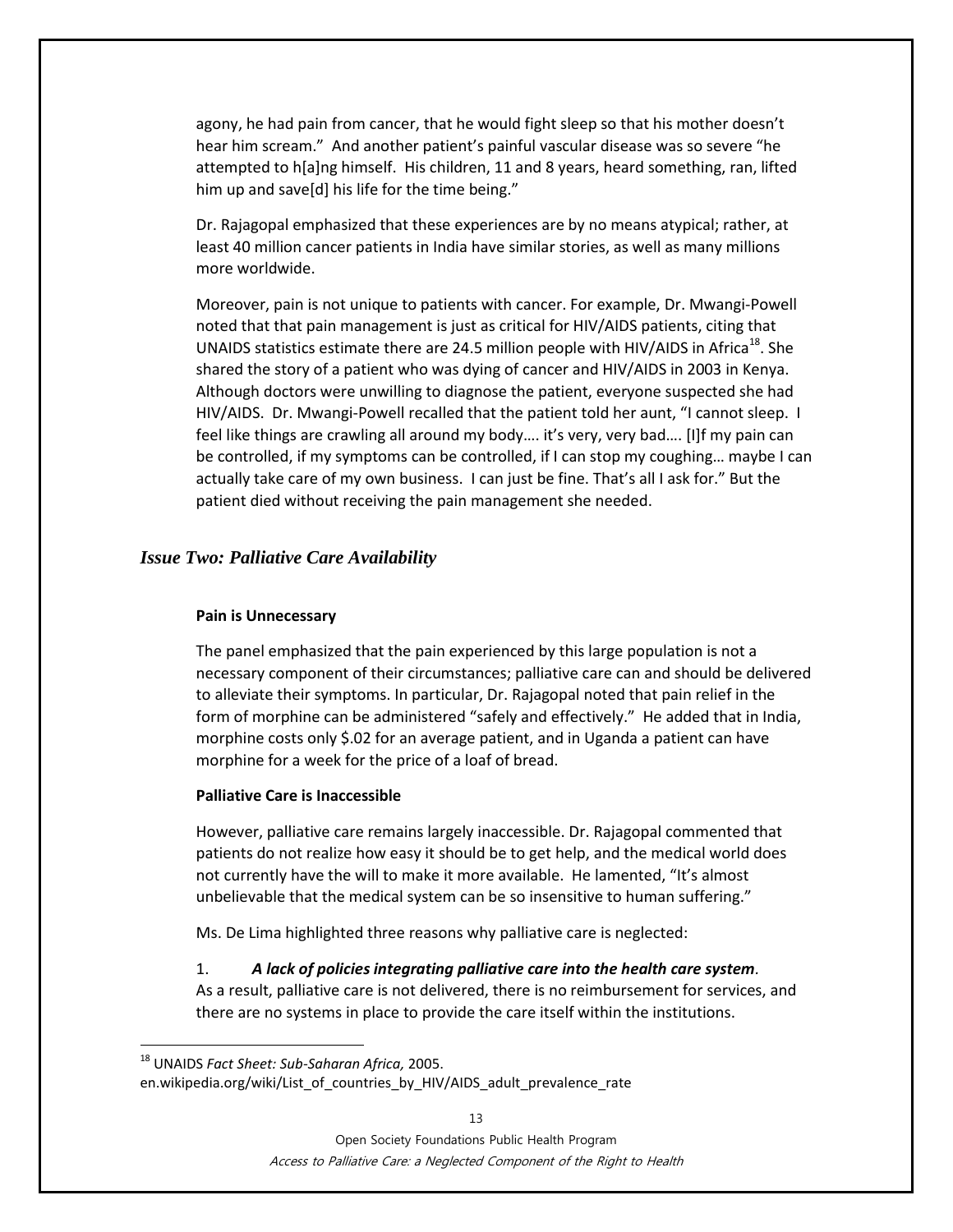### 2. *A lack of relevant training for healthcare professionals and healthcare*

*workers***.** As a result, healthcare workers do not have the expertise needed to recognize the palliative care needs of a patient and appropriately evaluate dosage without having to refer patients to a separate facility. This training should be incorporated as a basic component of training for physicians, nurses, pharmacy schools, and social workers.

3. *A lack of access to essential medicines, including those needed for palliative care.* Ms. De Lima's team has been working with WHO and the Director of the Program for Access to Controlled Medications, Dr. Willem Scholten, to examine this issue. They have identified several reasons why these medicines are not more accessible:

- A. *Inadequate supply chain mechanisms/Lack of distribution*
- B. *Unwillingness by doctors and other health workers to prescribe strong pain medication such as opioids*
- C. *Unnecessary regulation around control of narcotics*
- D. *Regulatory Barriers that Increase the Cost of Essential Medicines*

### **Barriers to Essential Medicines**

Regarding point 3, Ms. De Lima added that medical professionals are fearful of being prosecuted for prescribing what may be considered too much of a controlled medication. The panelists agreed that regulation of essential medicines is obligatory, especially of morphine which is closely linked to heroin. However, Dr. Rajagopal stressed that the approach to regulation has been unnecessarily, and harmfully, stringent.

Ms. De Lima concurred that unnecessary barriers do not promote safety but rather prevent patients from accessing medication they need. For example, patients may be required to travel from a rural location to their country's Ministry of Health (as required in Nicaragua and Guatemala) for a prescription validation, and then return to their pharmacy for the medication. Such extensive travel may be impossible for a patient in severe pain, and unnecessarily compromises their ability to acquire the treatment they need.

#### **Cost as a Factor**

Ms. De Lima and Dr. Mwangi-Powell noted that wholesale cost of morphine sulphate in the international markets is low and therefore can be imported in bulk quantities to be reconstituted in oral solutions that can be sold at very low prices at the retail level. This has been successfully implemented in Uganda ensuring access to pain treatment to many patients.

Unfortunately, many governments fail to adopt this strategy and allow only importation and dispensation of more expensive dry formulations of morphine and other opioids. In addition, other costs, such import tariffs and distribution costs, are typically transferred to the medications and become quite expensive at the retail level and ultimately for the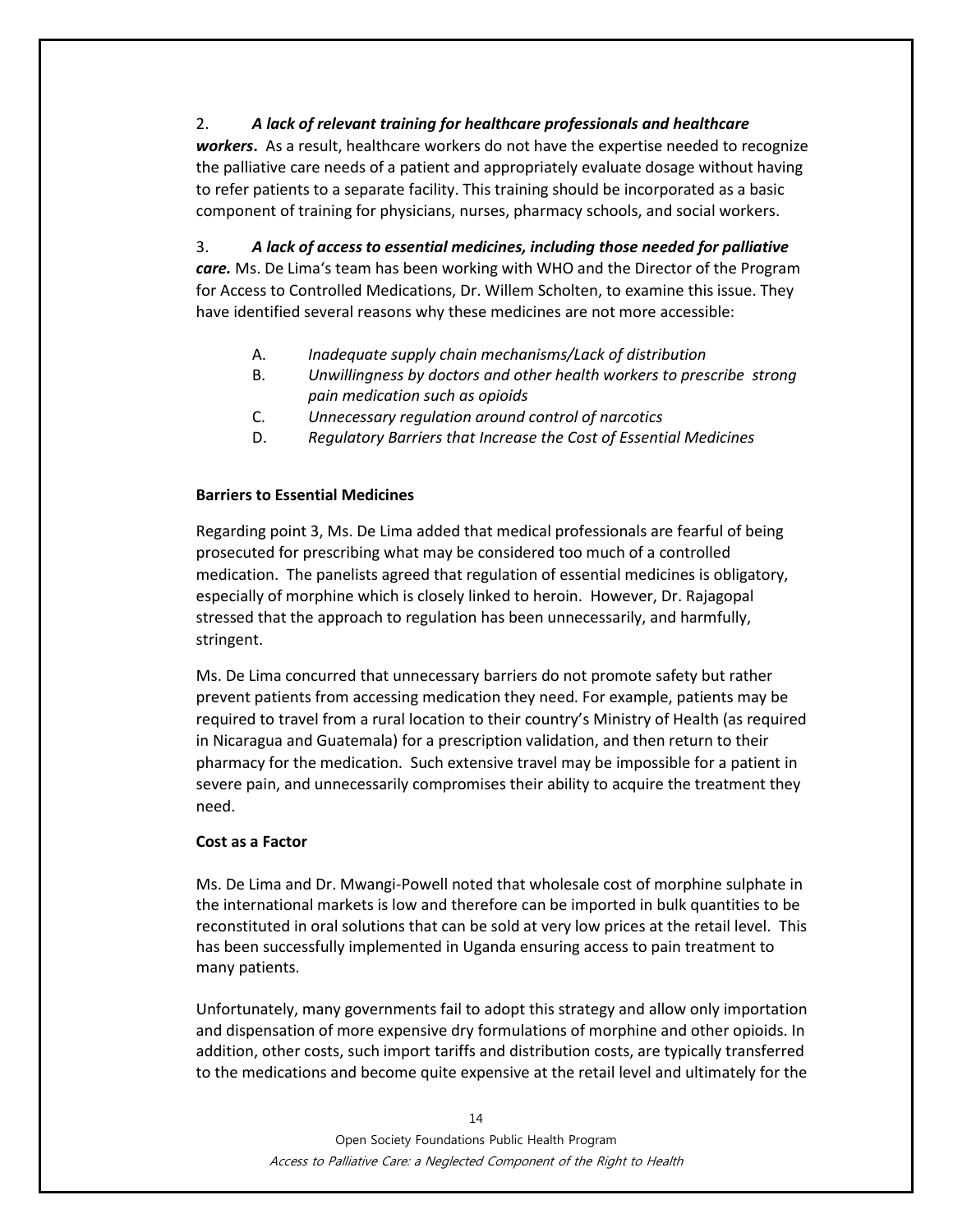patient hindering access.<sup>19</sup> In middle income and low income countries, pain medications are usually not covered by insurance and therefore have to be paid out of pocket by patients.

Both Ms De Lima and Dr. Mwangi-Powell raised the need for governments to adopt the strategy used by Uganda to improve patient care.

Dr. Mwangi-Powell shared the story of her close friend Lidia, who was dying in a hospital outside of her home country of Uganda. Unable to work, preparing to die, Lidia returned home to Uganda where she was immediately taken to a hospice. Dr. Mwangi-Powell described, "They controlled her symptoms. They controlled her pain. They started treating her. She was [improving] within a few days. She could walk, she could feed, she could work." Her improvement was so dramatic, Dr. Mwangi-Powell shared, that currently "Lidia is one of the biggest advocates for palliative care in Uganda."

Dr. Mwangi-Powell highlighted that the difference between the experiences of the two patients she talked about, is a difference between their respective country's approach to palliative care. In Lidia's home of Uganda, pain medication is accessible and palliative care is a national priority, ensuring that Lidia could access the care she needed at no cost. And yet, Dr. Mwangi-Powell noted that the patient in Kenya was in the relatively richer country. She concluded that access to palliative care is not an issue of resources. Its government's willingness to support and integrate it into existing systems as has been done in Uganda.

#### *Issue 3: A Successful Model*

 $\overline{a}$ 

The Ugandan Ministry of Health has prioritized policy change to enable access to palliative care. For example, Ugandan nurses who go through a nine-month palliative care course are allowed to prescribe opiates. Palliative care was included as part of the National Health Strategic Plan in 2004, with the goal of improving training and access to pain medication.

The success story of Uganda, described Dr. Mwangi-Powell, is "a story which shows how people's society, the hospice movement, the government, [and] advocates came together and they said we can do something about this. But I think most important thing is a good political will. When there's no political will things become very difficult." She noted that the support available in Uganda is the reason why her organization the African Palliative Care Association is based there, adding, "[W]e want to preach, we want to say it can happen somewhere, because it has happened in the country where we are based.... It's not a mission impossible. It's possible...."

<sup>&</sup>lt;sup>19</sup> De Lima L, Sweeney C, Palmer JL, Bruera E. "Potent Analgesics are more expensive for Patients in Developing Countries: A Comparative Study." *Journal of Pain and Palliative Care Pharmacotherapy*. Vol 18 No 1, 2004.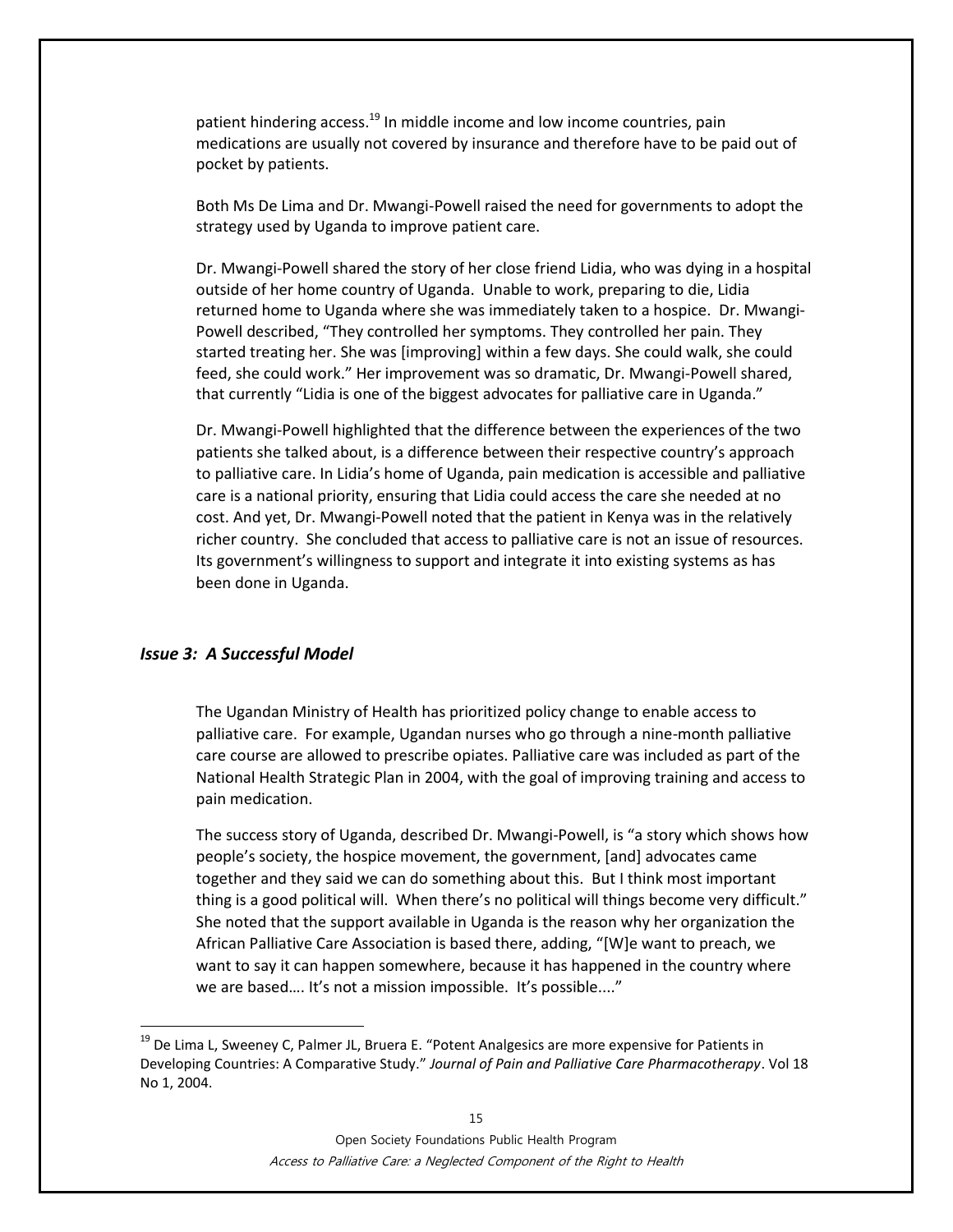### *Issue 4: The Role of the Human Rights Council*

Ms. De Lima added that the Human Rights Council, and representatives from all sectors, can play a significant role in ensuring that palliative care becomes more available in countries around the world. She explained that there are three main avenues for change:

### *1. Palliative Care as a resolution / Essential Medicines as a right*

*"*The Human Rights Council adopts resolutions on the right to health. Advocate so that a resolution on palliative care is adopted or included in an existing resolution. Access to opioids and other controlled medications should be in the language of this resolution."

### 2. *Universal periodic reviews*

Palliative care should be included as one of the criteria under which UPRs are used, and under which countries have to submit and undergo reviews. This will ensure that palliative care is on country agendas.

### 3. *Raising awareness within government*

Advocates must call on their governments to answer questions around palliative care, including how it is being implemented, and what is being done with respect to policy, education, and access to medicine. Governments must be made aware that there is a need for palliative care that is not being addressed.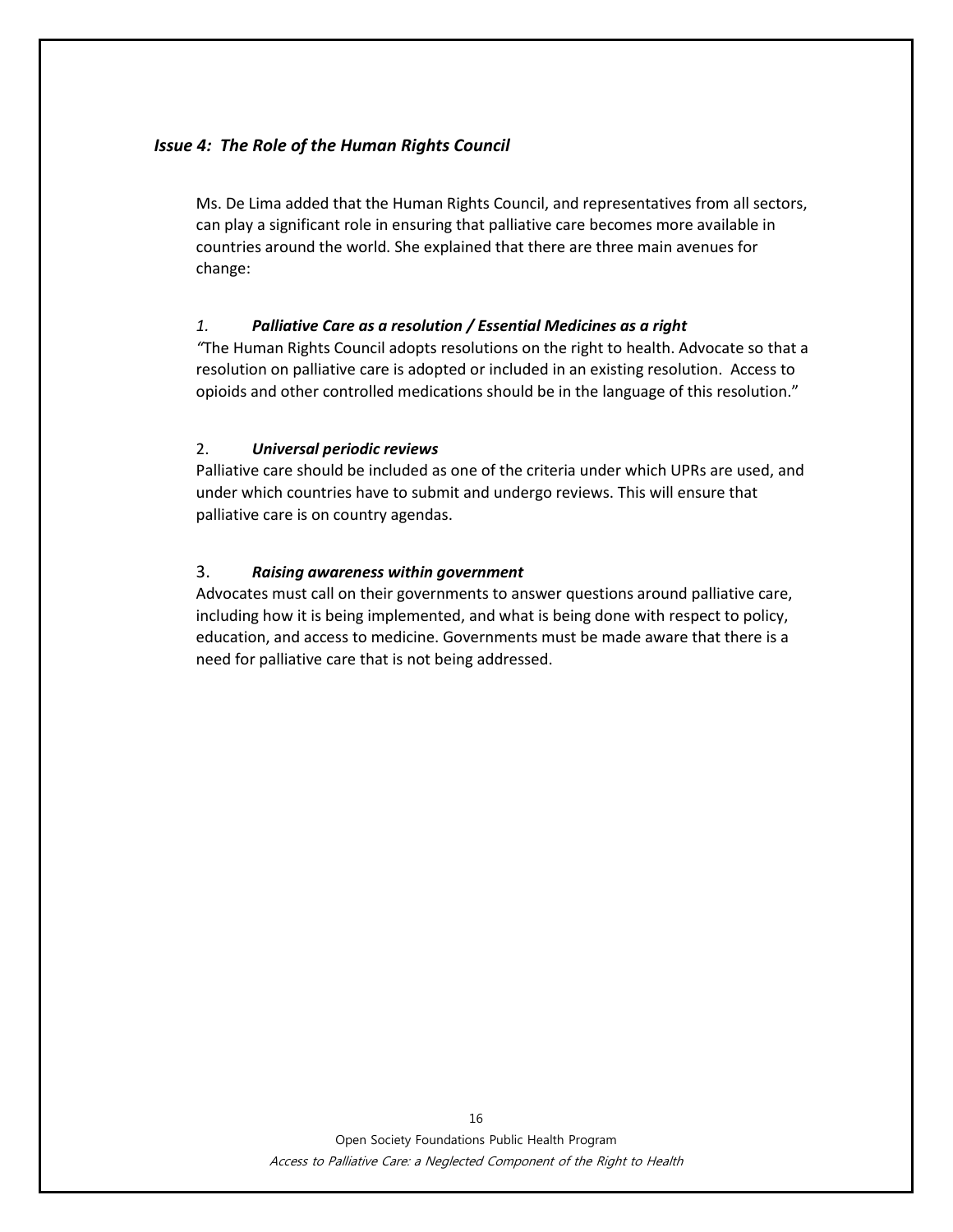# **PANEL SUMMARY**

Mr. Lohman summarized the discussion with the following points:

- *Illnesses like cancer and HIV cause great suffering* This suffering in some cases is so terrible that it makes people want to end their lives because they can't bear to live with pain.
- *Treatment for this suffering is possible, but inaccessible* This pain can be treated with inexpensive medications fairly easily, but nonetheless treatment is not available in much of the world.
- *There is a lack of health policies addressing these issues* There is a lack of health policies addressing the needs of patients with incurable illnesses and a lack of training of healthcare providers on palliative care.

### *Existing regulations impede assistance* Problematic regulations impede the availability of essential medications for palliative care.

### *Change is possible with political will*

With political will, this situation can be improved, as Uganda highlights. Despite not being rich in resources, Uganda has made a palliative care a priority through the cooperation of the government, medical providers, and civil society. Mr. Lohman added that Uganda is not the only country that has made progress in this area -- parts of India, as well as Colombia, Uruguay, and Vietnam have also seen some success. He concluded, "Political will helps to move forward the palliative care agenda and helps to make sure that people don't have to die in terrible pain."

> Open Society Foundations Public Health Program Access to Palliative Care: a Neglected Component of the Right to Health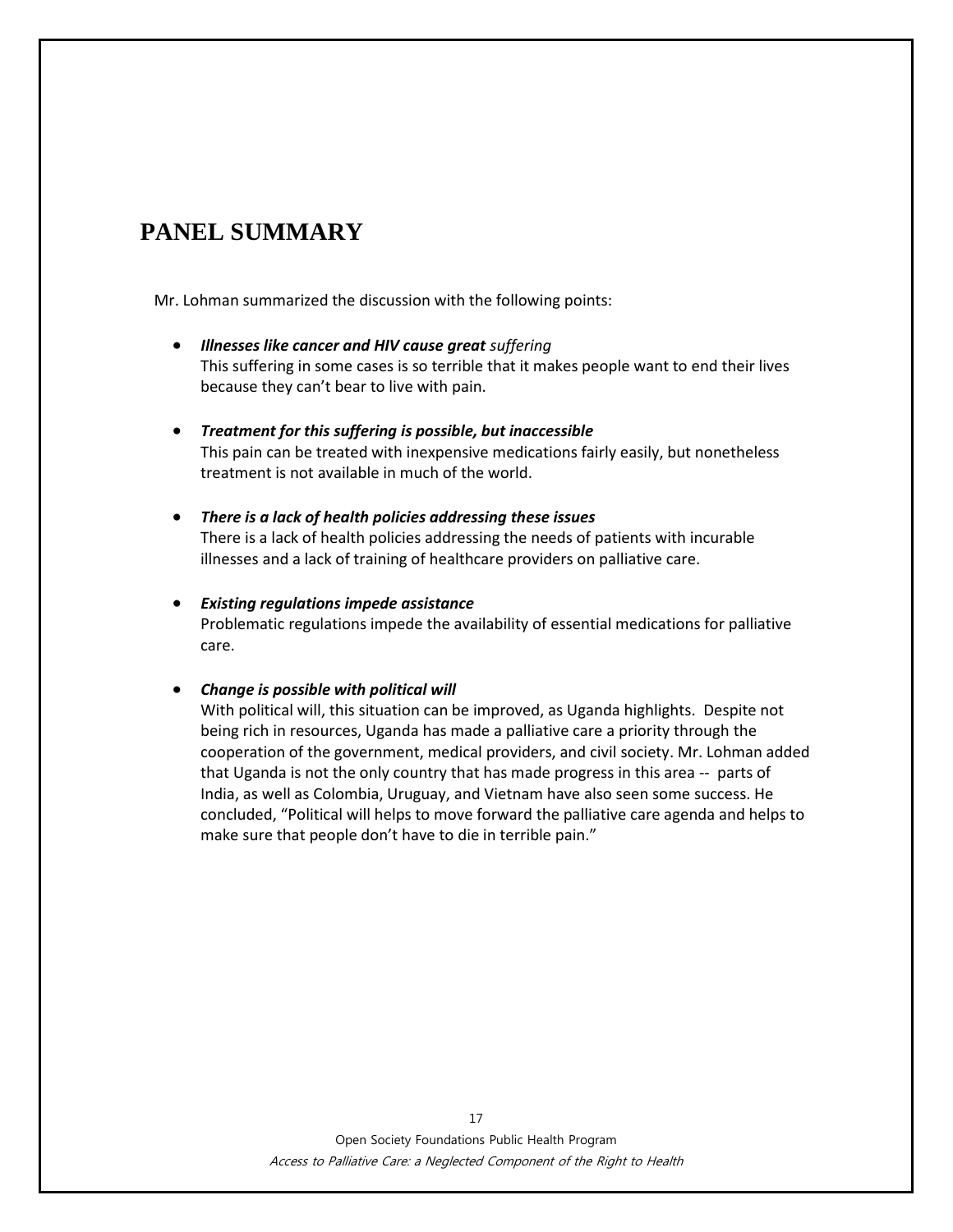# **Q&A SESSION**

 $\overline{a}$ 

Mr. Lohman opened the floor for comments and questions.

#### *Comment on Access to Morphine*

Mr. Willem Scholten, team leader in the WHO for Access to Controlled Medicines, commented about the possibility for improved access to morphine, emphasizing that when dosed properly, morphine is very safe. It is often associated with death, but that association stems from the fact that it is often only prescribed to those who are terminally ill. It simply makes pain bearable.

There is also a fear of morphine dependence. Unfortunately, many of the studies on this issue are not very well done; however, evidence suggests that if prescribed for pain treatment, dependence is highly unlikely.

A study by Nobel found that in over two thousand patients, only one became dependent. And there are also theoretical neurobiological explanations how this is possible when you prescribe morphine to a pain patient that he doesn't become dependent on it.

The other thing is that in 2012 we will celebrate that we have had 100 years of drug control. It was in 1912 that we had the First Opium Convention and several other conventions and protocols. Currently we have conventions from 1961, 1971, and many of the diplomats present here will be familiar with those because they are part of the delegation to the Commission on Narcotic Drugs in Vienna. And here in Geneva, we deal with health and human rights issues. And there's one of the problems I think for overcoming this problem, because in Vienna people say, well, health we deal with in Geneva. If you are here, you say, oh, but we will deal with controlled substances in Vienna. So, it's very important that diplomats communicate on this issue with their colleagues in their missions in Vienna about access to controlled medicines, which is part of both domains."

Mr. Scholten added that the WHO recently published policy guidelines on the issue of access to morphine, in a report called "Ensuring Balance in National Policies on Controlled Substances, Guidance for Availability and Accessibility for Controlled Medicines."<sup>20</sup> These 21 guidelines address all controlled medicines, with a focus on achieving a balance between maximizing medical access and limiting the potential for dependence.

Open Society Foundations Public Health Program Access to Palliative Care: a Neglected Component of the Right to Health

**<sup>20</sup> "**Ensuring Balance in National Policies on Controlled Substances, Guidance for Availability and Accessibility for Controlled Medicines," World Health Organization, 2011. [www.who.int/medicines/areas/quality\\_safety/guide\\_nocp\\_sanend/en/](http://www.who.int/medicines/areas/quality_safety/guide_nocp_sanend/en/)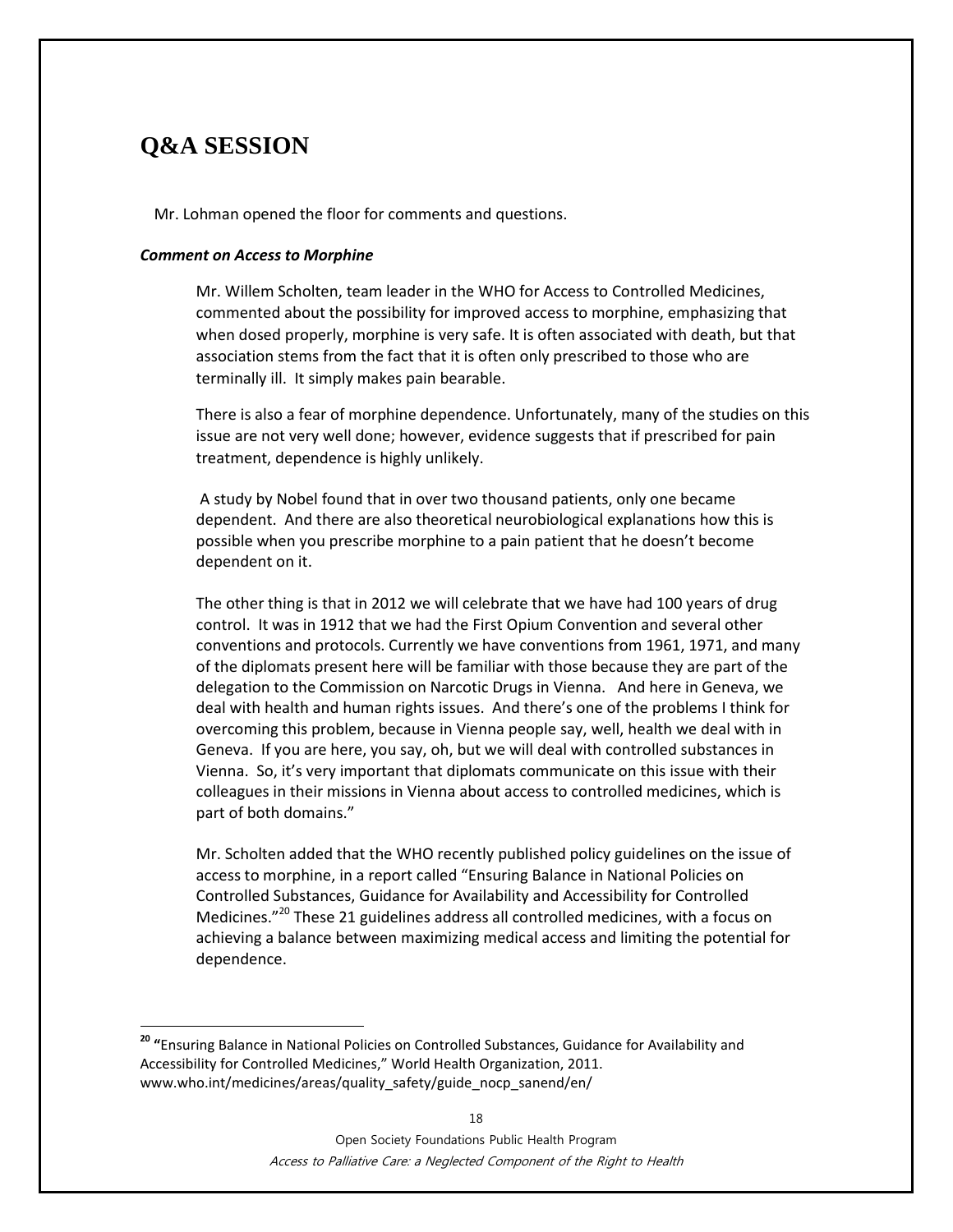Furthermore, Mr. Scholten noted that many organizations have been working on this issue, including the WHO Collaborating Center for Policy and Communications in Cancer Care in Medicine, the African Palliative Care Association, the Open Society [Foundations], and Human Rights [Watch].

"What can be done, then, is to review the legislation in the country because there are often so many inappropriate rules that don't help to prevent the dependence and the diversion. But at the same time, these rules form undue barriers for the treatment. Well, the amount that can be prescribed for instance. And then, similarly to a legislation review, to go over policies, to see what needs to be done with official policies to make these medicines available. And then, also, not that yourselves would do that, but medical training is also very important as many medical doctors are not trained for providing pain relief. So, there are a number of things that governments can do to improve the situation in their country. Thank you."

### *Question 1: How Can We Reduce Fear of Prosecution for Prescribing Palliative Care Medications?*

Ms. De Lima responded that there are four steps her team at the IAHPC follows to help ensure that regulators and prescribers work in tandem.

- A. Facilitate an environment of collaboration between the prescribers and the regulators, who have often never met before
- B. Clarify WHO guidelines
- C. Identify the local barriers that hinder access to medicines and address them at country level including regulations and policies that support access to essential medication
- D. Determine who will be advocates

Although this model has worked well, Ms. De Lima warned that success requires:

- Sufficient number of prescribers working as advocates for patients.
- Buy-in from the government with access to their drug regulator agency (e.g., Ministry of Health or Ministry of Defense).
- Willingness among the relevant parties not just to create change on paper but also to follow through.

Dr. Mwangi-Powell added that it's critical not just to create new policy, but to identify opportunities for improvement within existing policy, since developing new policy can take a long time.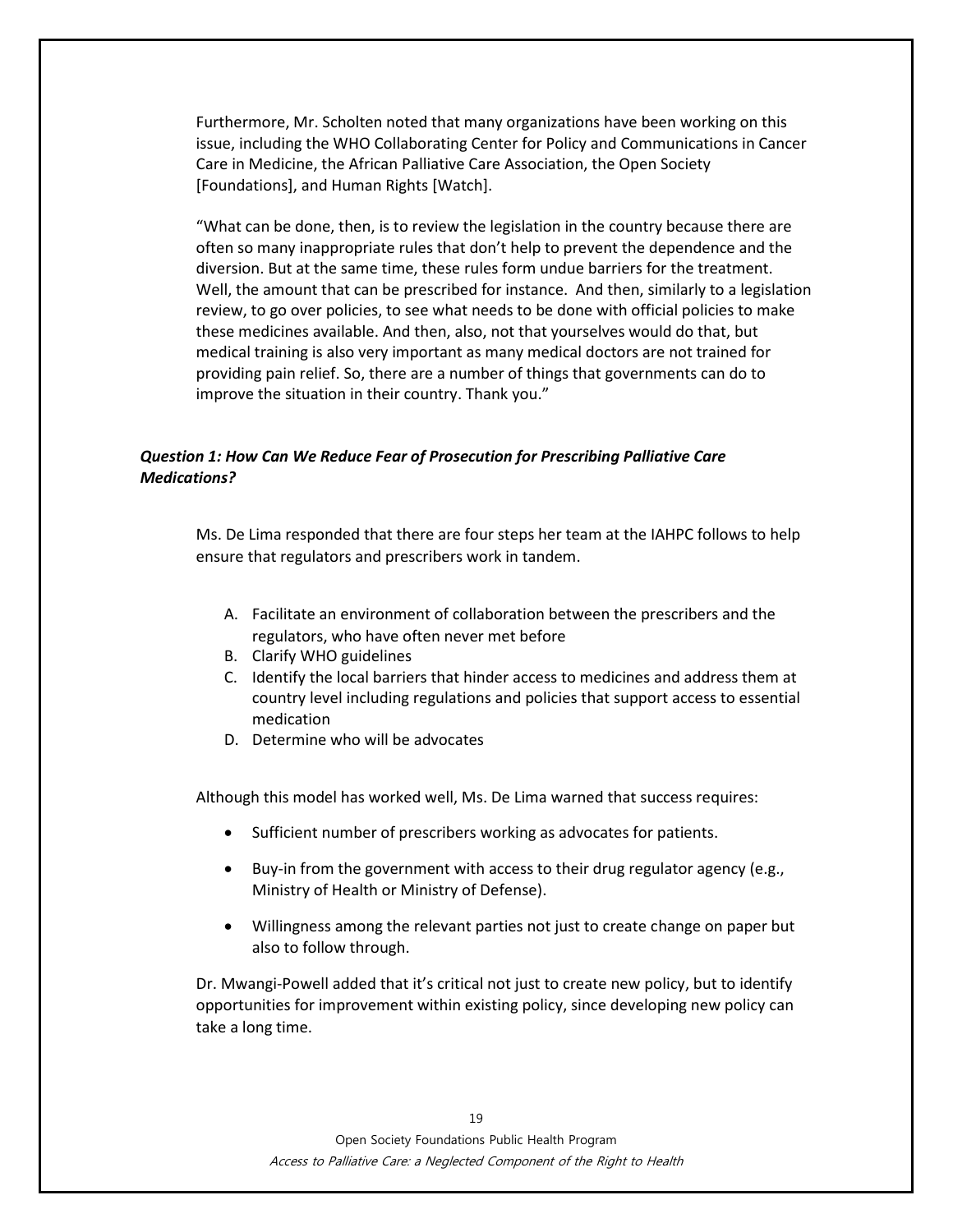### *Question 2: To What Extent Is It Productive to Focus on Palliative Care as a Human Rights Issue?*

Mr. Jamshid Gaziyev (staff of the Special Rapporteur on the Right to Health) noted that palliative care is typically seen as a medical issue. He asked to what extent focusing on palliative care as a human rights issue has been productive, and what challenges arise in doing so.

Mr. Lohman responded by first noting that human rights work is about giving a voice to people who would otherwise go unheard. In the context of palliative care, patients themselves often do not have the strength to speak out for their needs themselves. And their relatives are too overwhelmed with the burden of caregiving to be advocates as well as caretakers, and subsequently often prefer to forget the torment of watching their loved ones die. He expanded, "[L]ooking at palliative care from a rights perspective is about giving voice to people who are dying in their homes [and] villages from cancer, who do not have the ability to go out into the streets [crying out], 'We are in pain… Government, what are you doing to make sure that I don't have to suffer?' These people are mostly invisible, and one of the reasons that palliative care has been neglected over the years is that a cancer patient who is dying simply doesn't have a voice."

He highlighted the case of HIV as a positive example of where that voice is being heard. However, he noted that the time between diagnosis and the onset of physical symptoms gives HIV advocates an opportunity to have their own voice, whereas not all illnesses allow for that.

Although palliative care is often considered a medical issue or a public health issue, one of the advantages of viewing it under a human rights framework is the ability to highlight the responsibilities of government to prioritize palliative care under international human rights law. The Right to Health and the general comments by the Committee on Economic, Social and Cultural Rights define a number of components that are considered the minimum core context of the Right that all states irrespective of resources have to implement. One of these is access to essential medicines as defined by the World Health Organization, including morphine, which has been on the WHO essential medicines list for almost 35 years. So, in this context, there is a clear obligation to help poor countries ensure that morphine is available for the patients who need it. Similarly, countries have an obligation to develop health policies that address the needs of the full population.

However, Mr. Lohman added that in many countries despite these obligations, a cancer control program, for example, will address prevention issues, early detection, and treatment, but palliative care is either not mentioned at all or it is mentioned but there is no funding attached.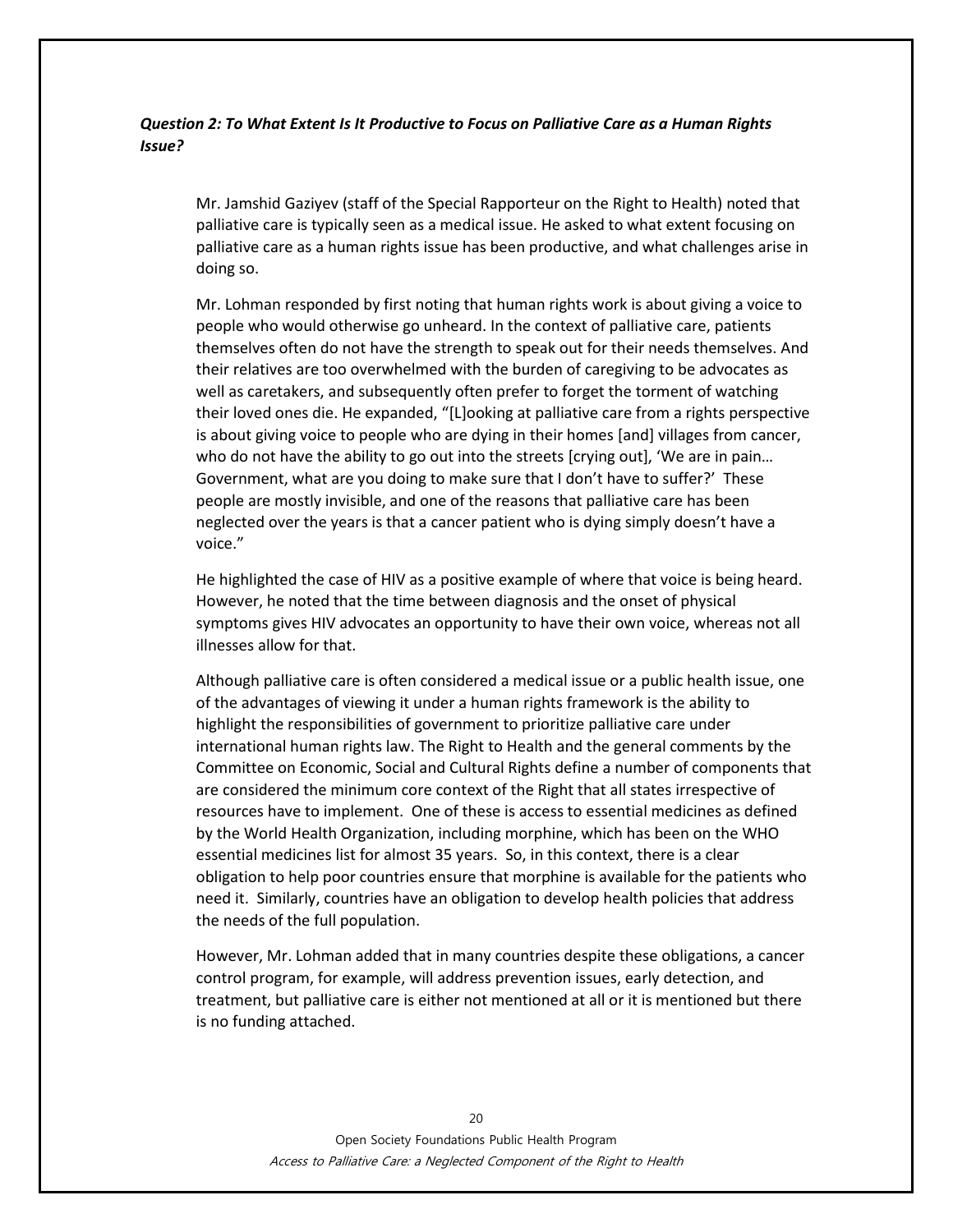In addition, he noted that the Committee has also said that training of healthcare professionals is of importance, and yet as discussed earlier by the panel, few healthcare professionals receive any training on palliative care.

Therefore, Mr. Lohman concluded, it is critical to examine government policies and insist, "You are not living up to your obligations." He added, "[T]he more articulation of the right to palliative care we have, the more advocates in their countries can use that to go up to the government and say, 'Here, this document mentions palliative care, and what are you doing to make sure that palliative care is available?' So… if you can raise the issue of palliative care as a human rights issue, it is something that we will then use in countries around the world to ask tough questions of governments."

Ms. Tamar Ezer from the Open Society Foundations' Law and Health Initiative added that the barrier to palliative care is not a question of resources, and it is not a question of technology or new medications that need to be developed, because effective and cheap medicines to treat pain exist. Rather, it is a question of political will and government inaction. As a result, human rights advocates can play an important role in ensuring States fulfill their obligations. She explained, "Access to palliative care and pain relief is fundamentally a human rights issue. It is about dying and living with dignity. This is a concept very much at the heart of human rights." She stated that the Special Rapporteurs of both Health and Torture have spoken on this issue, and it is time for the Human Rights Council to address it seriously.

Ms. De Lima added a personal note to help illustrate palliative care as a human rights issue. She shared a story about her experience in Colombia when she was working in the university hospital, where cancer patients were seen not by appointment, but on a first-come first-served basis. She described, "So, patients would come in just starting the night before. And you could see them lying on the floor. It was a very sad and terrible scene. When I walked by and I heard the patients moaning and crying, and they had already been seen by the doctor, I ask the nurse, "Why are they still, crying, why are they still screaming?" And she or he would respond, those are the patients we can't do anything for them anymore."

Ms. De Lima concluded, "[T]hat's the kind of care that a lot of the patients face in the world right now, because they are not curable, they are left out and they fall through the cracks. And a lot of those patients are not heard.… Nobody knows that they exist and they die in pain."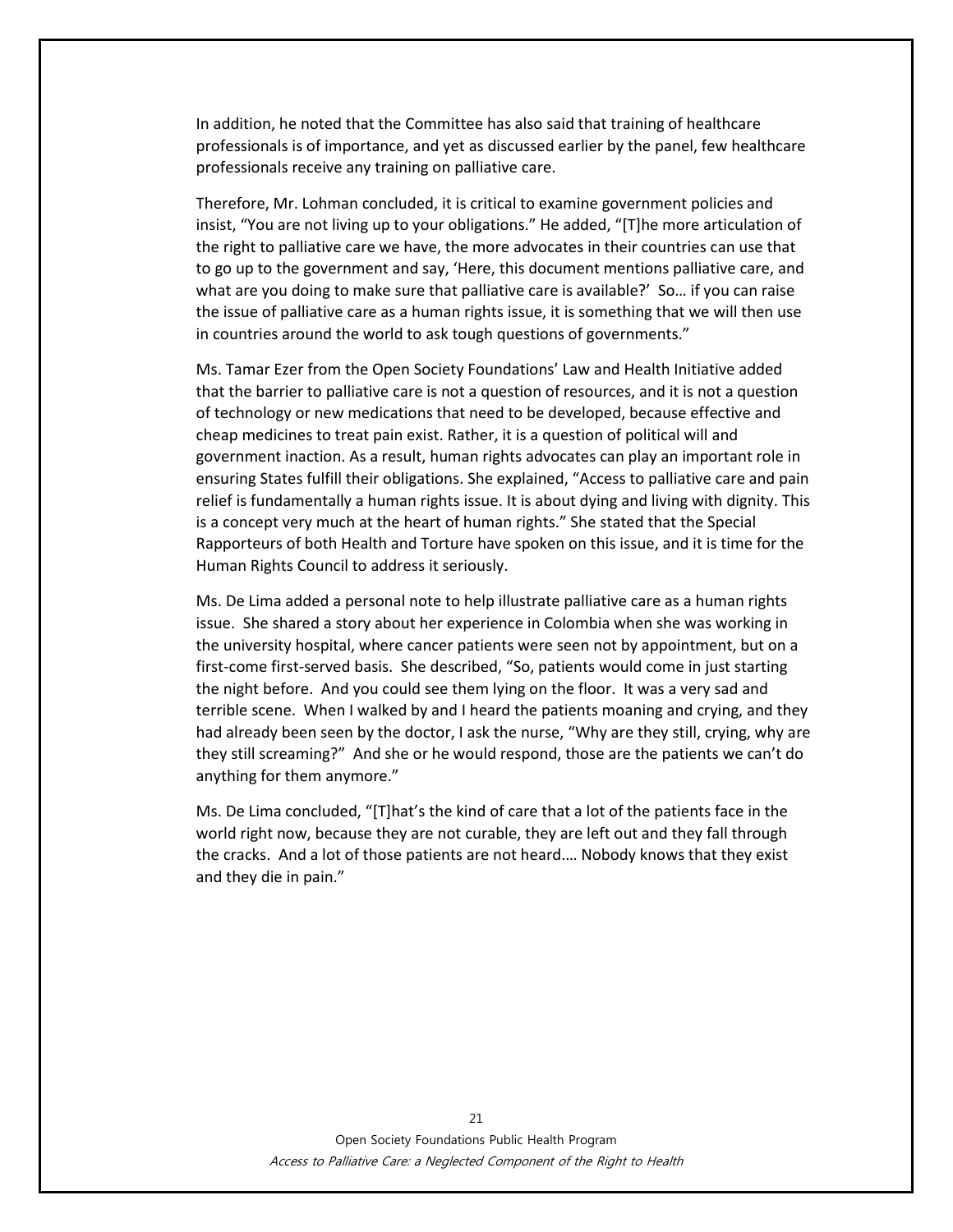# **CLOSING REMARKS**

Mr. Lohman turned to Mr. Vázquez for closing remarks. Mr. Vázquez began his remarks by noting, "I think that at this age in the 21st century, the world and the societies must get back some lost paradigms," adding, "One of the paradigms we seem to have lost is that medicine's motto is to cure sometimes and alleviate always. And when we lose that north, we begin to take paths that complicate the practice of our profession, and in getting back our human rights and rights to live and inherent to health."

Mr Vázquez expanded, "Regarding the issue of opiates in particular, I think there is a very heavy legislation, because we have reasoned—and that's another paradigm we have lost—we have reasoned for the exception, not the rule. There is a very heavy rule regarding the use of opiates because it is true that there were colleagues in our profession that prescribed indiscriminately morphine, being able to use another pain medication. But those were the few. I think that was the exception. The medical group in general, in the world, handles responsibly the issue of drugs.

"Secondly, there is also the myth that if we use morphine in patients, we make them addict[ed] to morphine. Dr. Scholten has been very clear, explaining some scientific international studies that show this is not the case. Therefore, I think the existing legislation, and a regulation about this is undoubtedly necessary, is too heavy for physicians to use, not only with a conscience piece of mind but also with a legal piece of mind, the use of opiates. And this is a task not only for the physicians, but also a task for professionals, attorneys, and the political system, the governments."

Mr Vázquez explained that he believes there are three components to ensuring that "palliative care and pain treatment are really considered within the health topic, which is an inalienable human right." These are:

#### 1. *An Idealogical component.*

Mr. Vázquez: "Health as a human right is an obligation of the government. The government is the one that has to enact policies related to health, and [...] palliative care and pain treatment. We cannot leave that in the hands of the market. If the government has to play an important role in the lives of the countries, undoubtedly, among others, in terms of health, the public health policies must be carried out by the government, and not left in the hands of the market, that will end up speculating obviously, from the point of the view of the market, the business, defending its own interests over human rights to health.

### 2. *A political component.*

Mr. Vázquez: "At a national level, at a political level, it's an obligation of the government to defend the health of its people and its population beyond any other consideration, even over a financial consideration. Because assigning resources to health is not an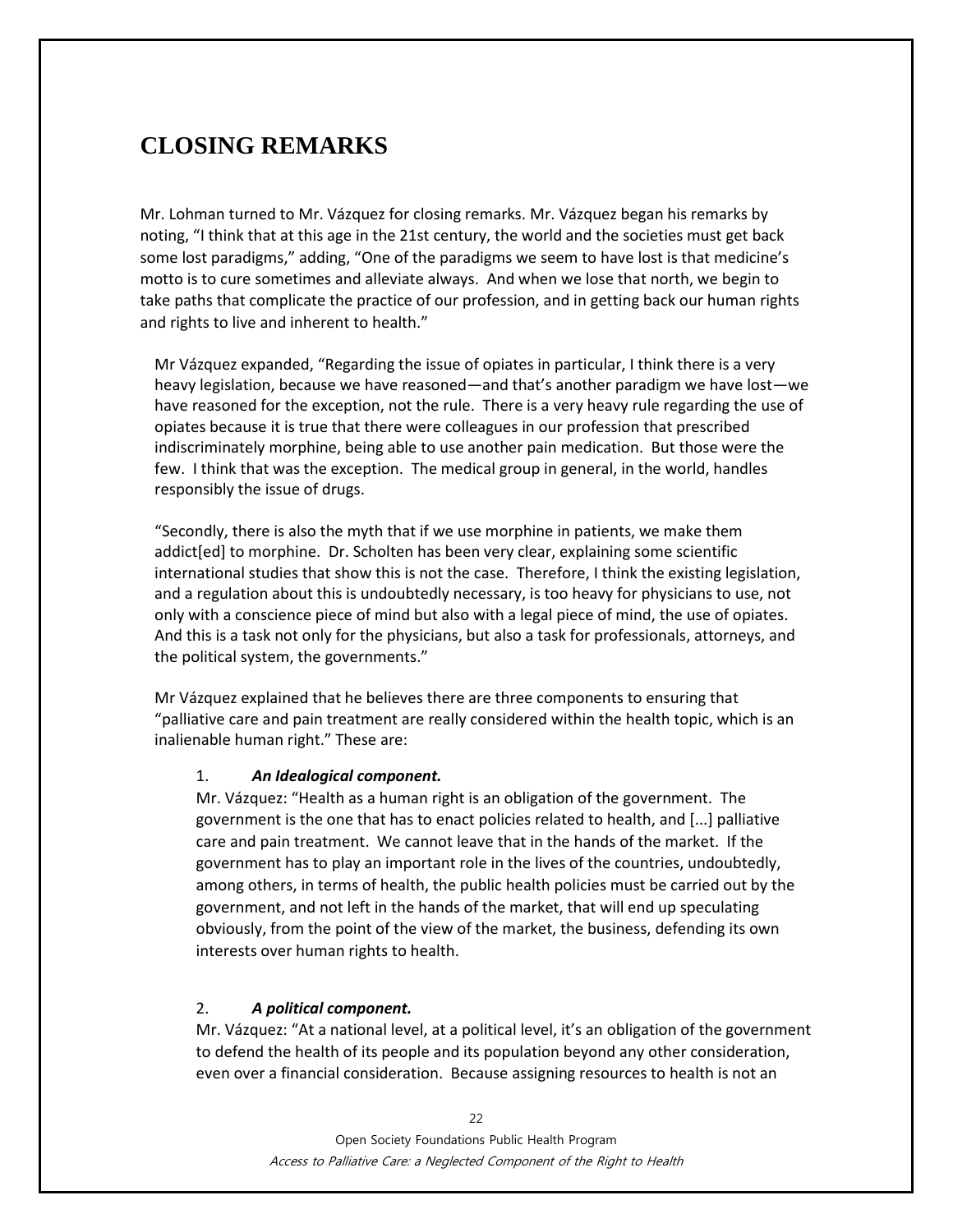expense, not even an investment, it is about considering a human right, the right to life and health, the right to a life with dignity. And it is an obligation of the government to consider and provide guidelines in that direction. And in international politics, I humbly think that it's an obligation of the United Nations and the United Nations Human Rights Commission to include in the Millennium Goals… the issue of chronic noncommunicable diseases and the issue of palliative care and pain treatment.

"…I think it's an obligation of the United Nations to take this path because ultimately, the world population is not asking more than the rights that are granted for the simple fact to live, the right to life and the right to health. I think that sooner rather than later, the United Nations should pick up these complaints and include palliative care and pain treatment in the Millennium Goals, as the issue of HIV/AIDS was justly included.… There are no financial resources to research from the basic and clinical point of view the terrible impact that chronic non-communicable diseases have, such as cardiovascular diseases, diabetes, cancer, traffic accidents take so many young lives and they become in an epidemic in many of our countries, are yet not included in the Millennium Goals."

#### 3. *A psychosocial component.*

Mr. Vázquez: "I would like to emphasize especially on this point. As a government official that I was initially, at a local government like the Montevideo government, later as a President of the Republica Oriental del Uruguay, I learned by doing, from the practical point of view, that a government can have the best intention and to push forward, along with the Legislature, the best law, the best legislation, drafted by the best technical, by the best jurists, by the best constitutional legislators. The Executive Office, a President, can issue a decree. It is technically indisputable, drafted by the best technicians. But if the political consensus and social consensus is not achieved in order to move forward those laws or decrees, they end up as papers stored in a desk. We have to authenticate, both the laws as well as the decrees. We have to open participation to the citizens. And about this issue of palliative care and pain treatment, surely the society as a whole will be very fertile to work, to achieve the goal for them to be considered as human rights. Because the society is the one that suffers. Because the truth is told by the people."

Mr. Vázquez continued, "And for the people to take part, for the people to ultimately support governments, non-governmental organizations, the legal system as a whole, the governments and the non-governmental organizations must inform adequately to the entire society. With this information, they can take a path that will surely be a certain path towards the achievement of the mentioned goals, considering, for example, in this case, palliative care, palliative care treatment, pain treatment as a right. That's why I mentioned the Uruguayan example about tobacco, because that was achieved, what the country achieved was not the task of a single person or a single government. It was a constant and permanent work for decades, informing and education the population, and getting the society involved: nongovernmental organizations, unions, company unions, worker's unions, healthcare professionals, non-healthcare professionals, non-governmental organizations, the society as a